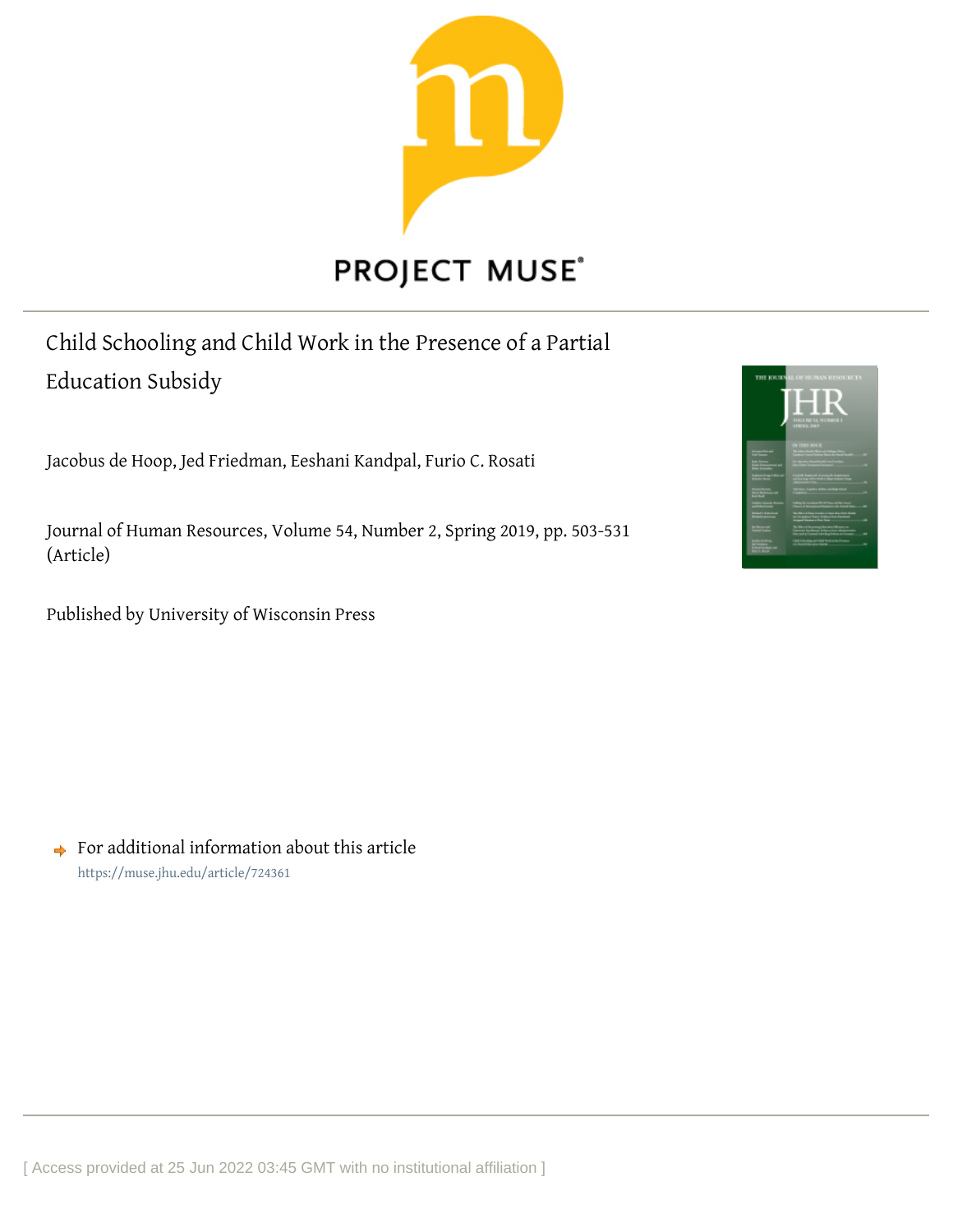# Child Schooling and Child Work in the Presence of a Partial Education Subsidy Ø &

Jacobus de Hoop Jed Friedman Eeshani Kandpal Furio C. Rosati

#### ABSTRACT

Could a partial subsidy for child education increase child labor? Using data from the randomized evaluation of a conditional cash transfer program (CCT) in the Philippines, we find that children who were neither in school nor work in the absence of the program not only increased school participation but also increased work for pay. We show suggestive evidence that because the cash transfer only provided a partial schooling subsidy children worked to cover the shortfall in schooling fees. Our findings contribute to the increasing evidence that the design of CCTs, in this case transfer size, matters considerably in terms of achieving program goals.

THE JOURNAL OF HUMAN RESOURCES  $\cdot$  54  $\cdot$  2

Jacobus de Hoop is a social policy specialist at the UNICEF Office of Research–Innocenti in Florence. Jed Friedman is a senior economist in the Development Research Group of the World Bank in Washington, DC. Eeshani Kandpal is an economist in the Development Research Group of the World Bank in Washington, DC. Furio C. Rosati is a professor of economics at the University of Rome "Tor Vergata." The authors thank Pablo Acosta, Jorge Avalos, Gabriel Demombynes, Eric Edmonds, Francisco Ferreira, Deon Filmer, Yusuke Kuwayama, Berk Özler, Aleksandra Posarac, two anonymous referees, and participants in the 2015 EUDN and 2016 PopPov conferences for insightful comments and suggestions. The findings, interpretations, and conclusions expressed in this paper are entirely those of the authors. They do not necessarily represent the views of the International Bank for Reconstruction and Development/World Bank and its affiliated organizations, or those of the Executive Directors of the World Bank or the governments they represent. The views expressed here should also not be attributed to the ILO or UNICEF, or any of these agencies' member countries. The data used in this article can be obtained beginning six months after publication through three years hence from Eeshani Kandpal (ekandpal@worldbank.org).

<sup>[</sup>Submitted March 2017; accepted October 2017]; doi: 10.3368/jhr.54.2.0317.8627R1 JEL Classification: C93, I21, J22, and O22

ISSN 0022-166X E-ISSN 1548-8004 ª 2019 by the Board of Regents of the University of Wisconsin System Supplementary materials are freely available online at: [http://uwpress.wisc.edu/journals/journals/](http://uwpress.wisc.edu/journals/journals/jhr-supplementary.html) [jhr-supplementary.html](http://uwpress.wisc.edu/journals/journals/jhr-supplementary.html)

This open access article is distributed under the terms of the CC-BY-NC-ND license [\(http://](http://creativecommons.org/licenses/by-nc-nd/3.0) [creativecommons.org/licenses/by-nc-nd/3.0](http://creativecommons.org/licenses/by-nc-nd/3.0)) and is freely available online at: [http://jhr.uwpress.org.](http://jhr.uwpress.org)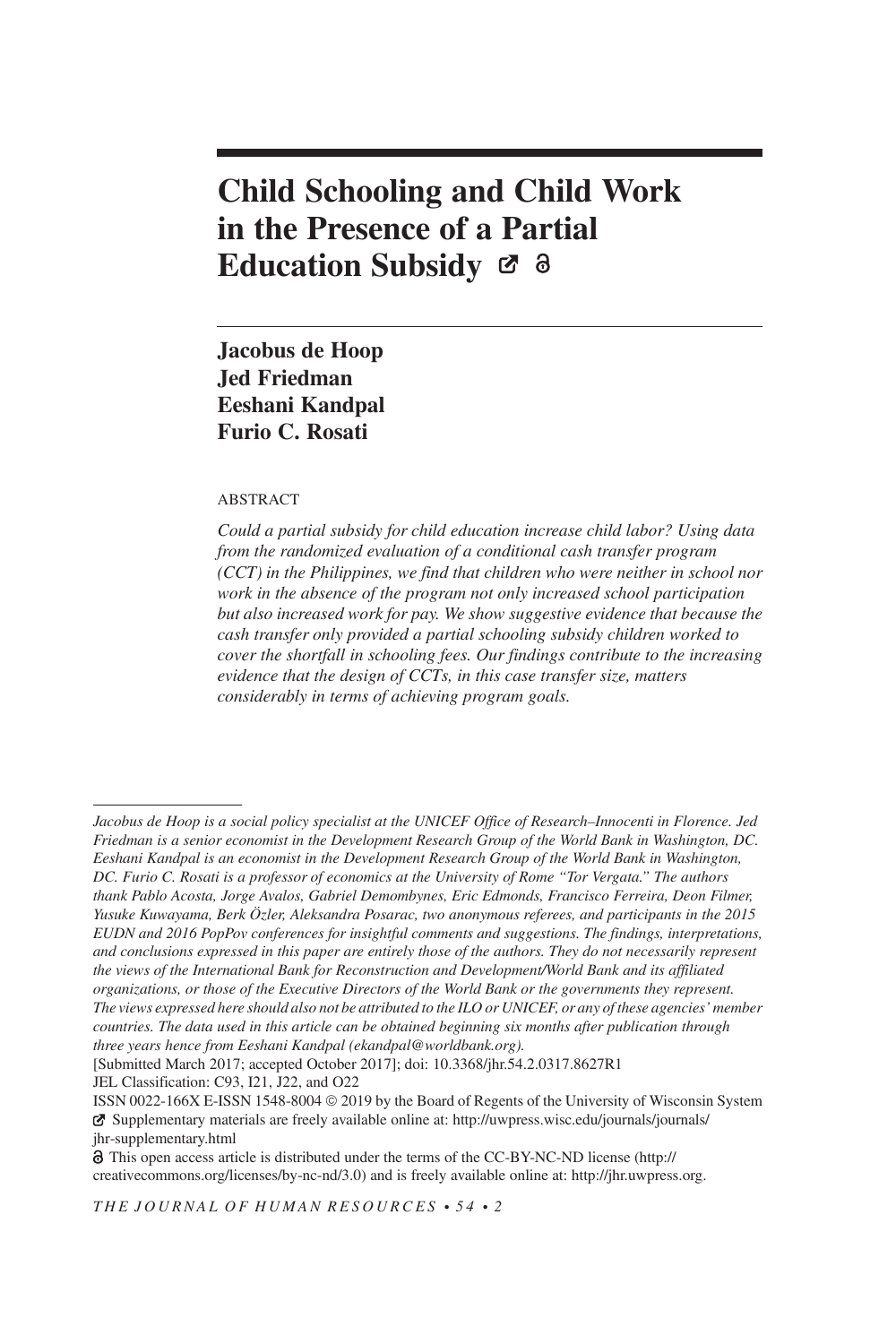# I. Introduction

An extensive literature consistently finds that conditional cash transfer (CCT) programs increase children's school participation (Baird et al. 2014; Fiszbein and Schady 2009; Saavedra and Garcia 2012), usually while decreasing their participation in work (de Hoop and Rosati 2014; Edmonds 2008; Edmonds and Schady 2012; Fiszbein and Schady 2009). In this paper, we present a counterexample from the experimental pilot of a conditional cash transfer program in the Philippines showing that cash transfers can, under certain conditions, increase both school enrollment and participation in paid work.

The program, Pantawid Pamilya Pilipino Program (or simply Pantawid), supports poor households (those with income less than US\$2.15 per capita per day) by providing two transfers, one conditioned on child health-related behavior and the other on schooling.<sup>1</sup> The randomized evaluation of Pantawid (World Bank 2013) demonstrated that the program broadly achieved its primary objectives by increasing school participation of eligible children (those aged 6–14 from pre-identified poor households) by almost five percentage points and improving the health and nutrition of eligible 0–14 year olds (World Bank 2013; Kandpal et al. 2016).<sup>2</sup> Using data from the Pantawid impact evaluation, we find that the increase in school participation was accompanied by a concomitant increase in children's participation in paid work outside the home. This increase is on the order of five percentage points, relative to a control mean of 12 percentage points in the rate of child work for pay. In particular, the program appears to have encouraged children who would otherwise be neither in school nor in work to attend school *and* to start working.

We consider and rule out a range of possible explanations for the increase in child labor, including investment of the transfers in household productive activities and changes in adult productive engagement, both of which can increase household demand for child labor, as well as improvements in child health, which could affect the supply of child labor. Instead, we present evidence suggesting that schooling and work for pay were complements in the face of Pantawid's partial schooling subsidy. During the evaluation period, education transfers did not fully cover the cost of education—hence, the school attendance of compliers, that is, those who started attending school in response to the program, represented a net cost to the household. The maximum annual education transfer per child was approximately US\$70, although the households in our sample received only about US\$55. Estimated primary schooling cost was US\$86 in treated areas, indicating an average shortfall of US\$31 per enrolled child; the shortfall for compliers may have been even greater. We show that the earnings of working children make up for a large portion of this shortfall.<sup>3</sup>

<sup>1.</sup> The program has been in place since 2008 and now covers more than 4.5 million poor households.

<sup>2.</sup> Children younger than age five in treated areas had higher height-for-age z scores, were less likely to be severely stunted, and were more likely to eat protein-rich foods and use health services. Older children (aged 6– 14) were more likely to be offered deworming medication.

<sup>3.</sup> The compensatory behavior we document is particularly likely to occur in ultra-poor populations and when the price of school participation exceeds the value of the subsidy by a substantive margin. A later evaluation identifying the local effect of Pantawid on the wealthiest beneficiaries (exploiting the poverty means test based on which the program is allocated) did not document a similar impact on child work (World Bank 2013).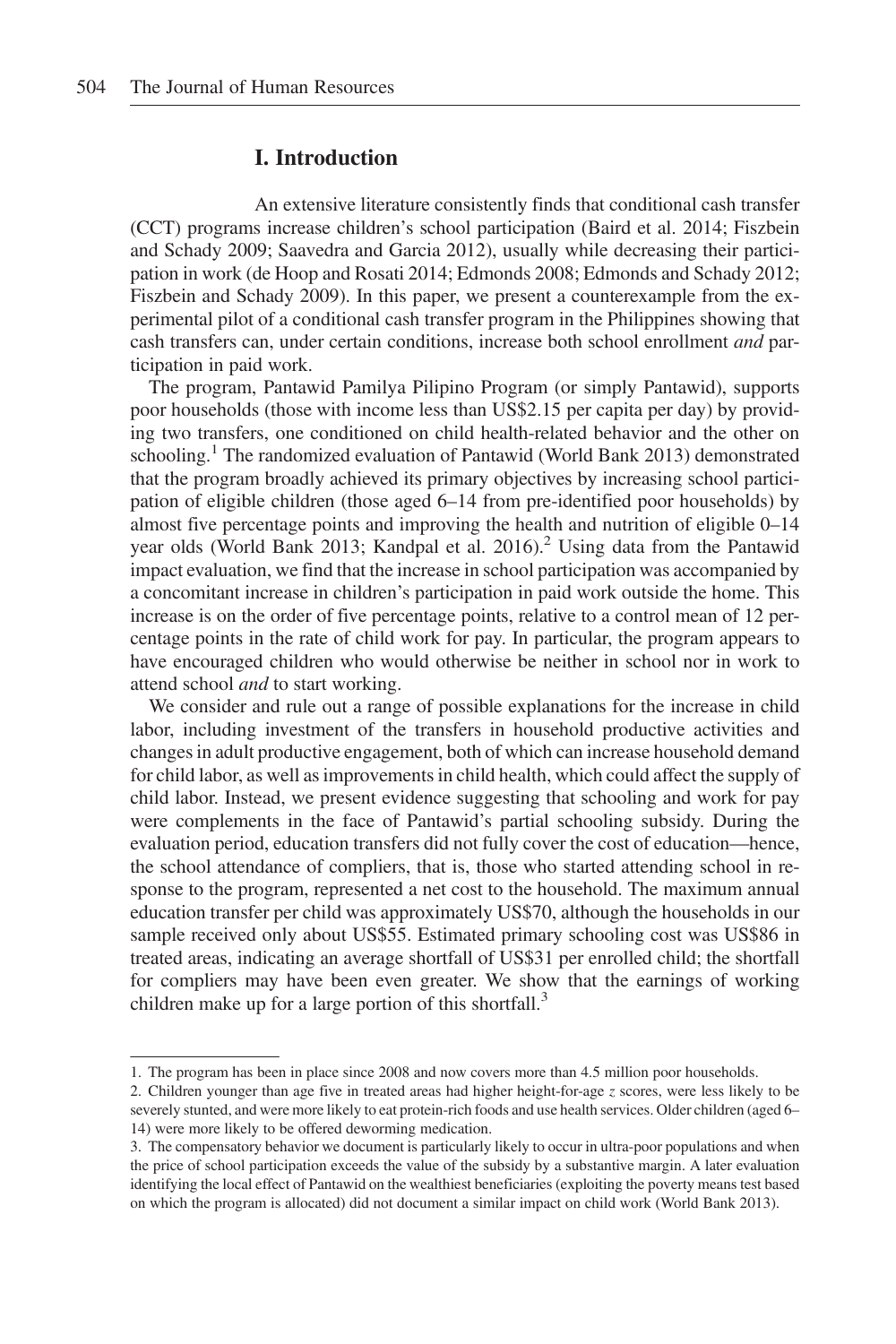While we do not estimate the total welfare impact of the increase in children's school attendance and work, which would require knowledge of the full long-run benefits and costs of both school attainment and child work, this paper contributes to our understanding of the relationship between schooling and work for pay and argues for the adoption of a broader framework when assessing the cost effectiveness of possible transfer schemes. When discussing program design, the literature typically compares the size of the transfer with household income. However, our findings suggest that the cost of the behavior on which the program is conditioned (in our case school participation) is also a germane metric. A transfer too large may be wasteful if full compliance can be achieved with a smaller transfer amount (or if most transfers are inframarginal). A transfer too small may not sufficiently compensate potential compliers to modify behavior, even if the presence of positive externalities is an acknowledged motivation for the subsidy. Alternatively, a transfer that does not fully compensate for the cost of adopting the compliant behavior can result in unanticipated consequences as beneficiary households seek to supplement the partial subsidy through a labor response or an asset drawdown.4,5 While such compensatory behavior need not arise in all contexts, such as in wealthier populations, the identification of such behavior is relevant because cash transfer programs are widely implemented, including in settings with markedly lower primary school attendance rates and higher rates of idle children. The phenomenon we document could equally occur in programs encouraging secondary school participation—an issue of increasing policy concern—or when providing partial subsidies subject to other behavioral requirements. We thus interpret our findings as an example of an issue of broader concern. Our results also raise questions about the efficiency of spending in such programs since most CCTs with primary school conditions are targeting populations already at very high enrollment levels.

Finally, by documenting compensatory behavior, this paper also contributes to our understanding of the often-significant unintended consequences of CCTs, both beneficial and detrimental. While a comprehensive discussion of this literature is beyond the scope of this paper, a few germane examples include the Contreras and Maitra (2013) finding that the Colombian CCT significantly improved health outcomes among nontargeted adults in treated households. Ferreira et al. (2009) and Barrera-Osorio et al. (2011), examining a Cambodian scholarship program and the Colombian CCT, respectively, show that child-specific cash transfers may generate negative displacement effects on the schooling of ineligible siblings. Finally, several studies have also found that peer effects can increase school enrollment of nontargeted populations, at least in the case of Mexico's PROGRESA/Oportunidades/Prospera CCT (Bobba and Gignoux 2014; Bobonis and Finan 2009; Lalive and Cattaneo 2009).

<sup>4.</sup> From an efficiency standpoint, it may be optimal to induce a small amount of child labor, particularly since evidence suggests only a partial negative tradeoff between child labor and human capital formation (Akabayashi and Psacharopoulos 1999).

<sup>5.</sup> A few studies have examined how labor supply, including by children, can help households respond to income shocks. Jacoby and Skoufias (1997) find that households smooth seasonal fluctuations in consumption by drawing upon their children's labor, and that such fluctuations have negligible average effects on human capital. Banerjee, Karlan, and Zinman (2015) show that a relatively small loan to acquire an expensive durable good may lead to complex adjustments in household consumption and labor supply. Various other studies find that microcredit programs may increase children's participation in productive activities (Augsburg et al. 2016; Nelson 2011).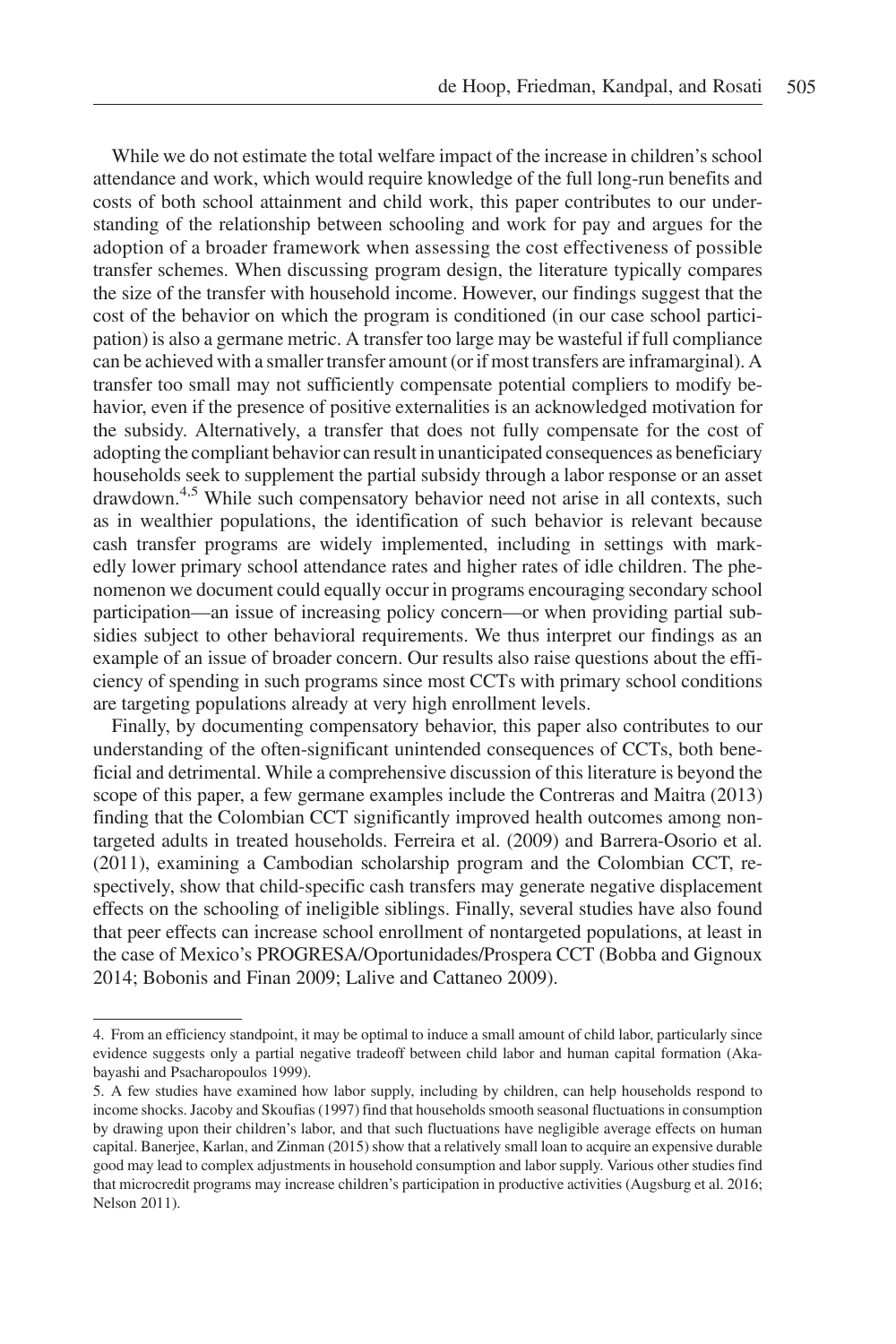This paper proceeds as follows. In the next section, we introduce a framework to examine household responses to a partial schooling subsidy. Section III describes the context and program. Section IV discusses the data and our empirical strategy. Section V presents results on the impact of Pantawid on children's schooling and work, as well as various alternative channels, and compares the effects of Pantawid with those of programs that fully offset schooling costs, including Prospera, to highlight the role of the subsidy size. Section VI offers concluding thoughts.

# II. Schooling and Child Work Decisions in the Presence of a Subsidy

The literature exploring household child labor decisions generally treats education and child labor as substitutes. For instance, Basu and Van (1998) assume that children work only to support household subsistence (the so-called luxury axiom), and Baland and Robinson (2000) posit a tradeoff between child labor and human capital accumulation. Most of the empirical evidence on schooling and child labor supports this view (Beegle, Dehejia, and Gatti 2006; Bourguignon, Ferreira, and Leite 2003; Edmonds and Schady 2012; Ferreira, Filmer, and Schady 2009; Manacorda 2006; Ravallion and Wodon 2000; Schady et al. 2008). However, as we show, since the time allocated to school and work for pay can be adjusted on both the extensive and intensive margins, complementarities can arise when households are offered an education subsidy that only partially offsets education expenditures. In that case, we may observe compensatory behaviors as poor (and adult labor constrained) households need to supplement the partial subsidy if they wish to enroll their children. A brief conceptual framework describes how such compensatory behavior can arise.

Most models of the child labor decision explore the tradeoff between current household income and the future income of the child, as determined by lumpy investments in schooling. Several studies present theoretical explanations for why households may underinvest in children's education and examine how a CCT may affect this investment decision. For instance, Das, Do, and Özler (2005) and Fiszbein and Schady (2009) provide comprehensive overviews of the theoretical underpinnings of CCT design. The central question of this paper is somewhat different in that it concerns the household's response to an offered schooling subsidy after an initial decision on child labor allocation has already been made. Possible responses include an asset drawdown, an increase in adult labor supply, a shift in consumption patterns, or an increase in child labor. In so far as the only scenario observed is an increase in child labor, we explore a conceptual framework—described in detail in Online Appendix 1—that focuses on this scenario and identifies how and for whom this increase might arise.<sup>6</sup>

We adapt a simple two-period overlapping generation model of a unitary household to highlight how the presence of fixed schooling costs and nonconvexity in the time and budget constraints, generated by a minimum amount of time that must be devoted to school attendance, can lead to a complementarity between education and child labor in

<sup>6.</sup> The Online Appendixes are available online at<http://jhr.uwpress.org>.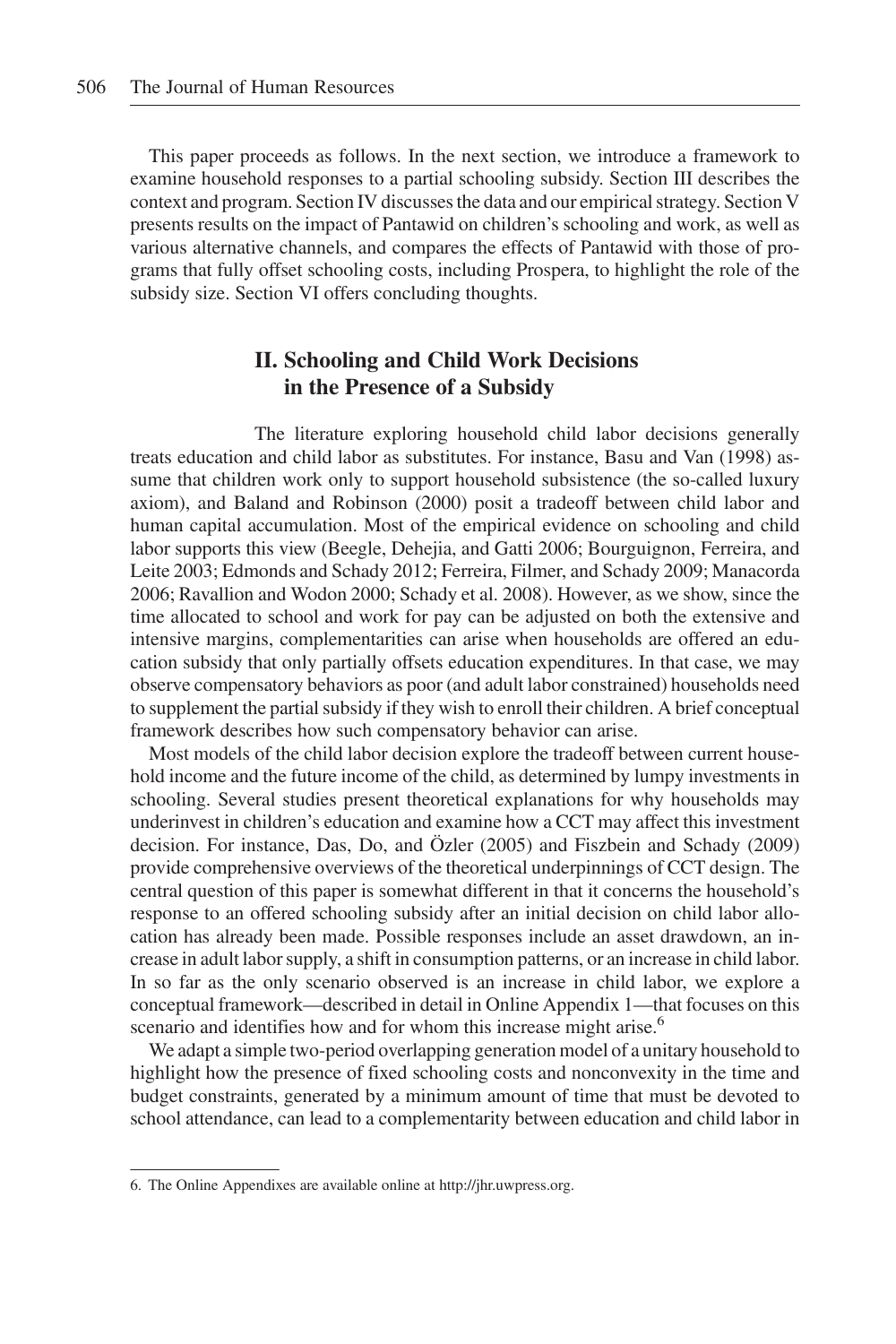the presence of a partial schooling subsidy. Salient determining factors are the relative size of the subsidy vis-à-vis the cost of schooling, and the strategies available to the household to take up the subsidy and enroll the child in school.

It is important to note that this type of behavioral response need not arise in wealthier populations, where fewer households require subsidies to enable children's school attendance and the households that do have a more diversified set of strategies to take up a partial subsidy. Therefore, this framework does not attempt to present a global model for all child schooling and work decisions, but rather to understand the observed shifts in child labor after the onset of Pantawid.

# III. Background and Study Context

# A. Education and Child Labor in the Philippines

Recent (2011) ILO survey data show that 95 percent of 10- to 14-year-old Philippine children are in school and that 13 percent of children in the same age range are engaged in economic activities (Understanding Children's Work 2015). About 85 percent are in school only, 11 percent combine school and work, 3 percent are idle (that is, in neither in school nor in work), and 2 percent are in work only. Boys are more likely to work than girls (15 percent versus 10 percent) and somewhat less likely to be in school (93 percent versus  $97$  percent).<sup>7</sup> Children in this age range are not legally allowed to engage in economic activities in the Philippines, although the enforcement of such laws has been underresourced, at least until the establishment, in 2015, of an interagency council to enforce child labor laws (U.S. Department of Labor 2016).

# B. The Program

Pantawid aims to support poor households in satisfying their consumption needs and to encourage investment in their children's education and health. The program began in 2008 with the first enumeration of potential beneficiary households through a listing exercise that collected several sociodemographic and household asset indicators to construct a proxy means test (PMT) score. Households were eligible for the CCT if their baseline PMT score fell below the poverty threshold of approximately US\$2.15 per capita per day (in 2011 dollars) and the household included a pregnant woman or at least one child under the age of 14. The first beneficiary households enrolled and began receiving benefits in the same year. The program has since been expanded and now covers about 4.5 million households.

<sup>7.</sup> The self-declared reasons for children's participation in economic activities are varied: a substantial number of children work to help in the household-operated farm or business (53 percent) or to otherwise support family income (20 percent), while a smaller fraction works to gain experience in the labor market (10 percent) or to appreciate the value of work (5 percent). While school attendance rates are comparable between rural and urban areas, rural child employment rates are higher (15 percent versus 8 percent). In rural areas, about 82 percent of children aged 10–14 are in school only, 13 percent combine school and work, and 3 percent each are idle and in work only.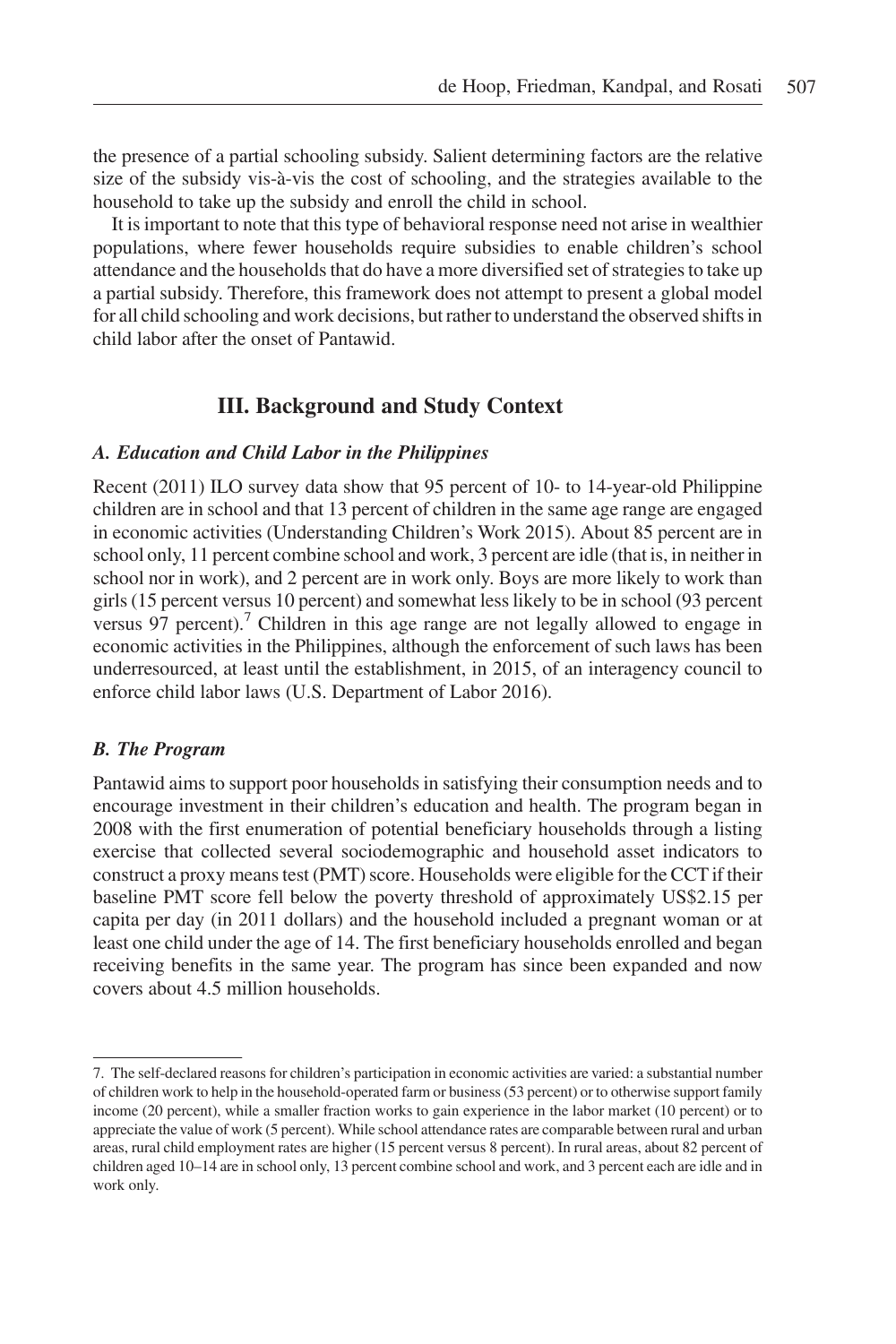Pantawid provides both education and health grants. The monthly education grant of 300 Philippine Pesos (roughly  $USS7$ <sup>8</sup> is offered to children aged 6–14 who attend primary or secondary school regularly (at least 85 percent of school days each month). The education grant is provided for up to three children per household and for 10 months a year.<sup>9</sup> The lump sum monthly health grants of 500 Philippine Pesos (roughly US \$11.50) are provided to beneficiary households on the condition that pregnant women and children up to the age of five regularly attend health clinics, children aged 6–14 receive deworming treatment, and the household member receiving the cash transfers (or their spouse) attend "Family Development Sessions" organized by the implementing agency, the Department of Social Welfare and Development.10 In our study sample, the average household has 2.6 children, which translates to a maximum monthly transfer of US\$30, representing about 20 percent of the average beneficiary's monthly household income (see World Bank 2013).

Both the theoretical framework and our interpretation of the empirical results rely on the beneficiary's expectation of enforcement of the schooling condition and not necessarily on the actual enforcement of the condition. While we do not have data on the enforcement of conditions, the program was designed and publicized as conditional. Administrative data show that the average monthly amounts transferred to our sample (US\$18.50) were significantly smaller than the US\$30 maximum for which households were eligible, which may be indicative of conditions being at least partially enforced. Even if program conditions were not consistently enforced during the first years of the pilot stage program, beneficiaries could not have known with certainty whether conditions would be enforced. Hence, noncompliance would have entailed the risk of loss of benefits in the minds of the study subjects. Finally, as Benhassine et al. (2015) show in Morocco, even a "nudge" or an unenforced condition can be enough to induce beneficiaries to comply.

#### C. The Evaluation Design

A village-randomized evaluation was jointly designed by the World Bank and the Philippine Department of Social Welfare and Development. In October 2008, 130 villages were randomly allocated to treatment and control arms of 65 villages each stratified by eight municipalities. The number of villages was chosen based on power calculations for three primary outcomes: school attendance of children aged 6–14, household consumption, and health facility visits. Data for the PMTwere collected in all 130 villages from October 2008 to January 2009, and in April 2009 eligible households in the treatment villages began receiving transfers.

Since our conceptual framework suggests that the poorest households are the most likely to exhibit increases in child labor and education in response to a partial schooling subsidy, it is useful to note that these experimental villages represent the poorest villages in the poorest municipalities in the country—the PMT eligibility threshold of US\$2.15 per capita per day is barely above the World Bank's US\$1.90 per day poverty line.

<sup>8.</sup> All amounts related to the Philippines in the remainder of this paper are in 2011 U.S. dollars, the year in which the followup data were collected.

<sup>9.</sup> While the amounts mentioned above here are monthly, payment is made every two months.

<sup>10.</sup> The focus of these sessions rotates on a monthly basis but covers topics such as good parenting practices, general health and nutrition, and household management.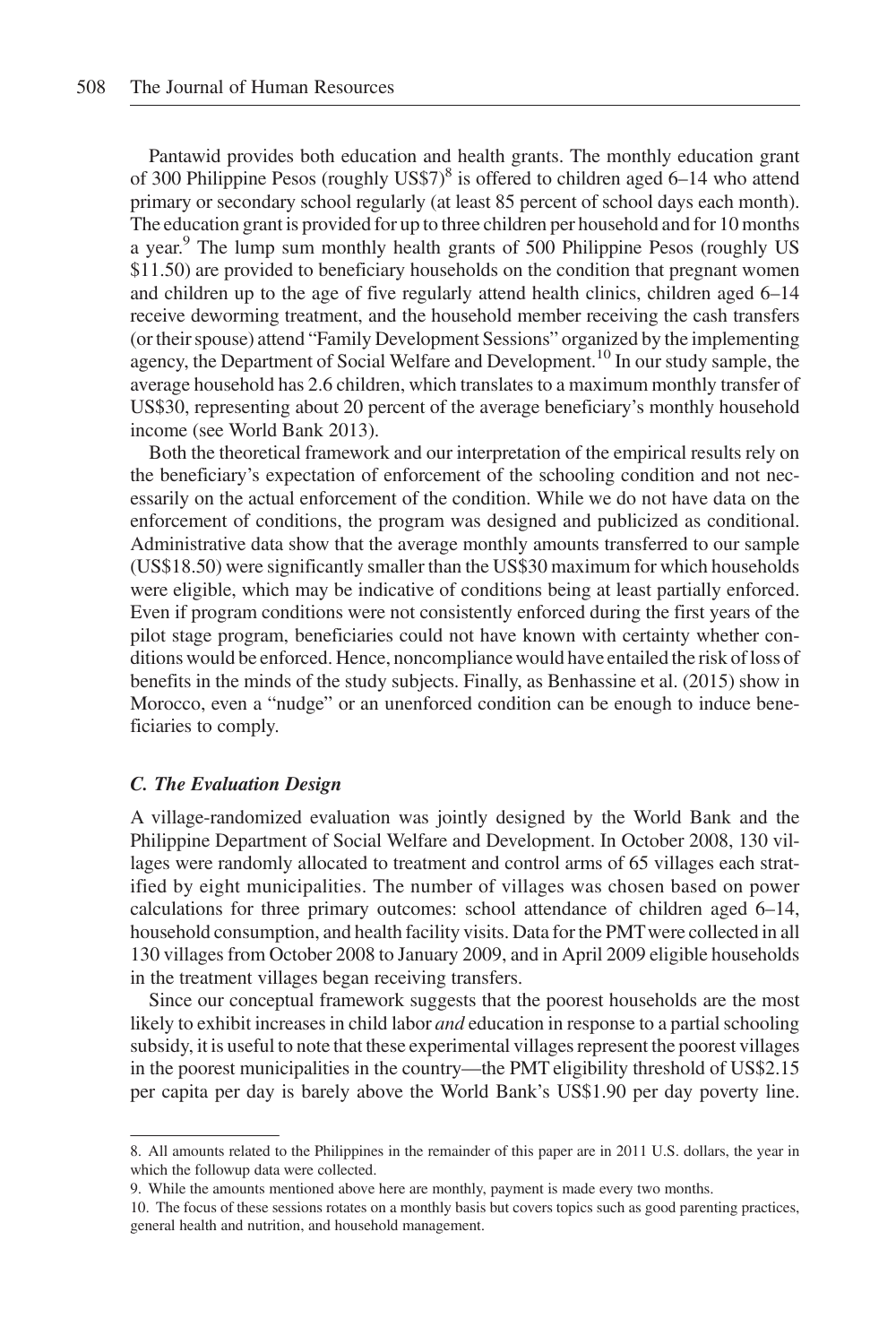Indeed, eligible households in the 130 evaluation villages had an average per capita income of approximately \$1.50 per capita per day, 11 percent lower than the average per capita income in the other program areas from this period.

# IV. Data and Methods

#### A. Data

We rely on four sources of data collected as part of the Pantawid evaluation. Our primary data source is a followup household survey conducted in October and November of 2011—two and one-half years after the start of the intervention and during the middle of the 2011–2012 school year. In each of the 130 villages in the evaluation, survey data were collected from a random sample of both eligible and ineligible households in treatment and control communities. $11$ 

This survey covered a range of topics, including school attendance by children aged 6–17 and work by children aged 10–17. Questions on children's school participation were addressed to the child's mother, guardian, or main caregiver, while the questions on work were addressed to the child herself. Children were asked not only about current work but also, albeit in less detail, about work prior to the start of the program for the calendar years 2007, 2008, and 2009. We use these recall data to explore baseline balance in child work as the baseline does not contain this information. Online Appendix 2 explains how we construct our outcome variables based on this data.

The second source of data is the baseline assessment of household-level demographic and socioeconomic measures used to construct the PMT score. We use these data to assess the balance of key baseline characteristics across treatment and control communities at baseline. Our third data source is a survey administered to village leaders concurrently with the household survey, which includes an assessment of the average daily wage of a male laborer in the village as well as measures of community access to services, such as the distance from the village hall to the nearest public primary and secondary schools. Finally, we use administrative data on the monthly amounts transferred to beneficiary households over the evaluation period.

#### B. Estimation Strategy

We exploit the cluster-randomized treatment assignment to identify the impact of the cash transfer program on both children's education and work. In our preferred specification, presented below, we estimate the intent-to-treat (ITT) effect of the program by regressing the outcome of interest on the indicator variable for treatment while controlling for municipality, which is the stratification variable, and age dummies where appropriate:

(1) 
$$
Y_{iv} = \beta_0 + \beta_1 * T_v + \beta_2' X_b + \beta_3' X_{ivb} + \varepsilon_{iv}
$$
.

<sup>11.</sup> In each village, the survey was administered to 10 poor households (those with a PMT score below the eligibility threshold) with children aged 0–14 and/or a pregnant woman, 10 nonpoor households with eligible children and/or pregnant women, five poor households without eligible children or pregnant women, and five nonpoor households without eligible children or pregnant women.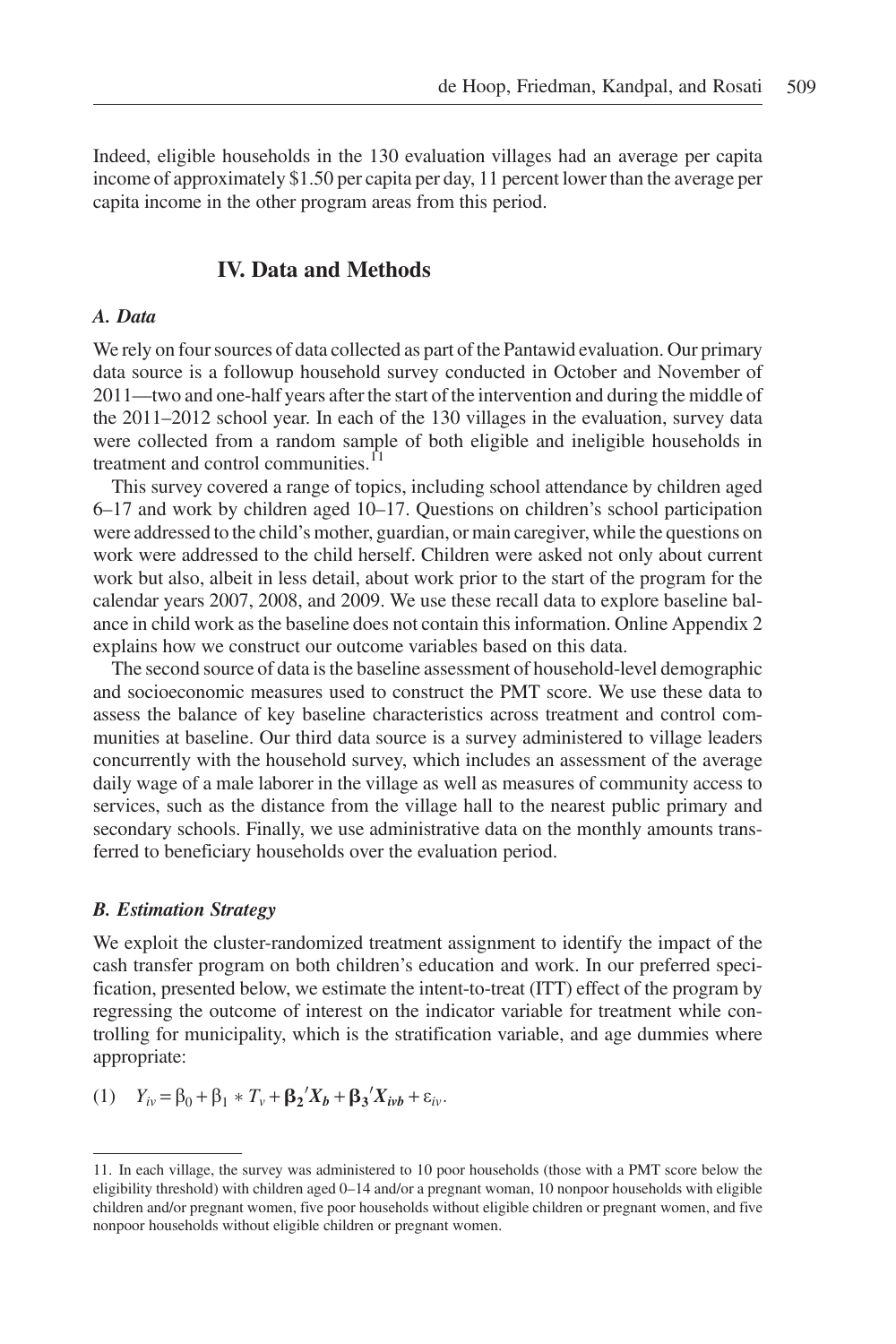Here  $Y_{iv}$  is the outcome of interest (for example, school or work) for child *i* in village v at followup,  $T_v$  is the indicator variable taking the value 1 for treatment villages,  $X_b$  is a vector of stratification variables measured at baseline (denoted by b),  $X_{i\nu b}$  is a vector of age dummies in regressions at the child level, and  $\varepsilon_{iv}$  is the error term. The coefficient  $\beta_1$ estimates the ITT effect of the program using OLS. In a series of tables in the Online Appendix, we examine whether the precision of our estimates improves when we include control variables and whether results are robust to using the following alternative models: Probit, Logit, and panel regressions with individual fixed effects (treating the 2007, 2008, and 2009 recall data as baseline measurements). All standard errors are clustered at the village level.

#### C. Sample Definition

We focus on children aged 10–14 as they are the youngest children eligible for the education grant for whom both schooling and work data are available.We further restrict our sample to children from households that are below the poverty threshold and therefore eligible to participate in Pantawid, which yields a final sample of 1,264 children: 637 from 411 households in treatment villages and 627 from 422 households in control villages.<sup>12</sup>

Online Appendix 3 examines the validity of the village-level randomized assignment of Pantawid across all available baseline individual, household, and community characteristics. We test for balance by regressing the vector of these characteristics on the treatment indicator, clustering standard errors at the village level. There are no statistically significant mean differences between the treatment and control groups across the covariates considered.

Administrative data show that 605 of 637 (95 percent) of the children from treatment villages are from households that actually participated in the CCT program. In contrast, none of the children from control villages belong to households that participated. Given the high rate of compliance with treatment assignment, the ITT effects reported are not substantively different from estimates of treatment on the treated (discussed in further detail below).

# V. Results

#### A. Descriptive Statistics

Table 1 presents mean values in the control group for the outcome variables considered. School attendance rates among children aged 10–14 are high—almost 90 percent attend school, and 80 percent do so regularly—but lower than the national average because the evaluation study sample was drawn from the poorest areas of the Philippines.

<sup>12.</sup> Household-level attrition from the baseline sample was 11.4 percent (80 out of 624 households) in treated villages and 11.2 percent (80 out of 634 households) in control villages, with no evidence of a significant difference by treatment status (see also Online Appendix Table 1, reproduced from World Bank 2013).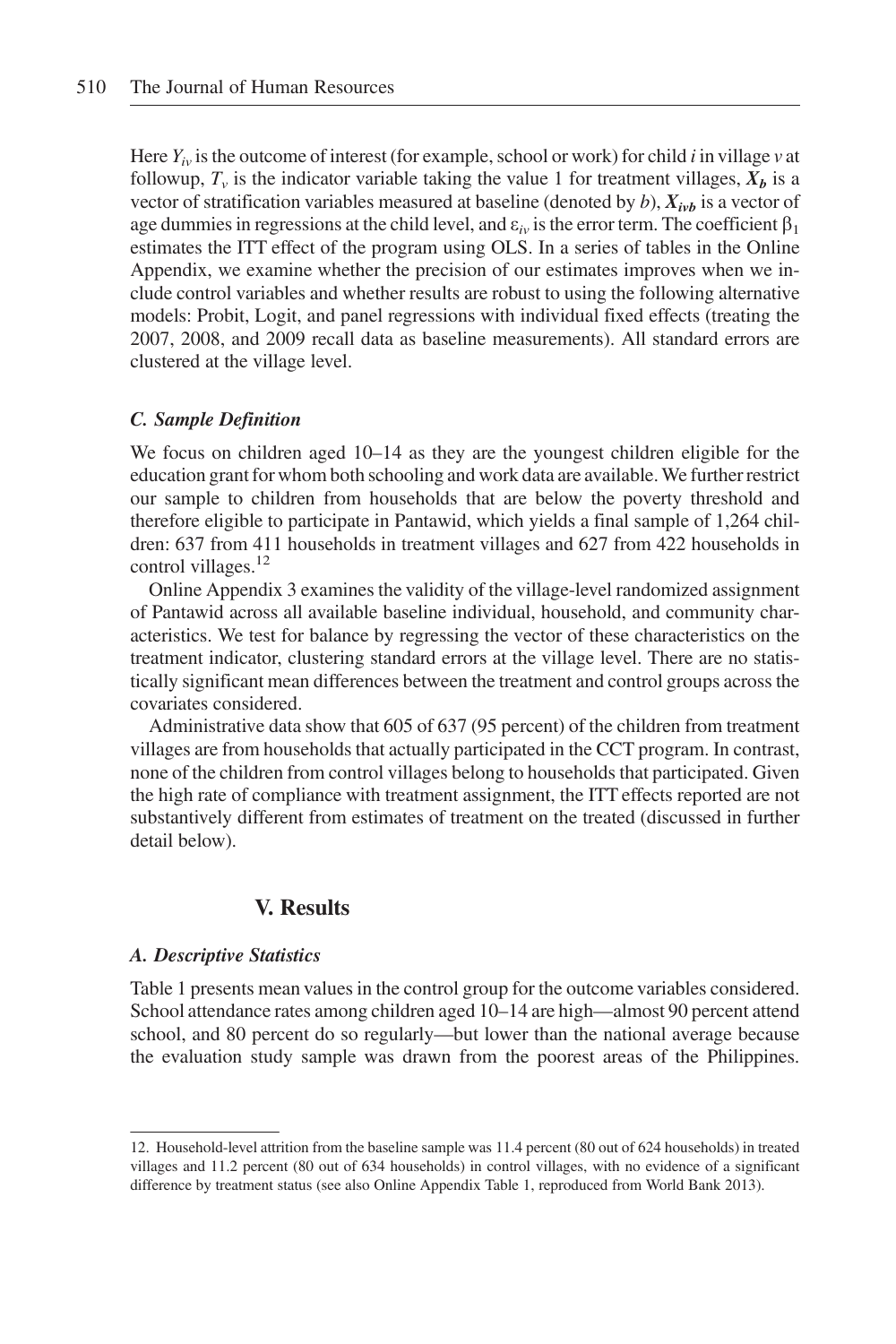|                                                    | <b>Mean Values</b> |
|----------------------------------------------------|--------------------|
| Extensive margin:                                  |                    |
| Attends                                            | 0.882              |
| Attends primary school                             | 0.651              |
| Attends secondary school                           | 0.231              |
| Attends regularly                                  | 0.793              |
| Attends primary school regularly                   | 0.579              |
| Attends secondary school regularly                 | 0.215              |
| Worked in past 12 months                           | 0.202              |
| Pay and location:                                  |                    |
| For pay, outside own household                     | 0.091              |
| For pay, inside own household                      | 0.031              |
| Without pay, outside own household                 | 0.040              |
| Without pay, inside own household                  | 0.091              |
| Types of occupations:                              |                    |
| Laborers and unskilled workers                     | 0.144              |
| Farmers, forestry workers, and fishermen           | 0.079              |
| Other                                              | 0.008              |
| Worked in past seven days                          | 0.158              |
| Pay and location:                                  |                    |
| For pay, outside own household                     | 0.066              |
| For pay, inside own household                      | 0.017              |
| Without pay, outside own household                 | 0.028              |
| Without pay, inside own household                  | 0.080              |
| Types of occupations:                              |                    |
| Laborers and unskilled workers                     | 0.098              |
| Farmers, forestry workers, and fishermen           | 0.068              |
| Other                                              | 0.000              |
| Mutually exclusive combinations of school and work |                    |
| In school only                                     | 0.725              |
| In work only                                       | 0.038              |
| In school and in work                              | 0.164              |
| Neither in school nor in work                      | 0.073              |
| Worked while school was in session                 | 0.094              |
| Intensive margin:                                  |                    |
| Days attended school past two weeks                |                    |
| Unconditional                                      | 7.4                |
| Conditional on attending school                    | 8.6                |

# Table 1

Descriptive Statistics: Children from Pantawid Control Communities

(continued)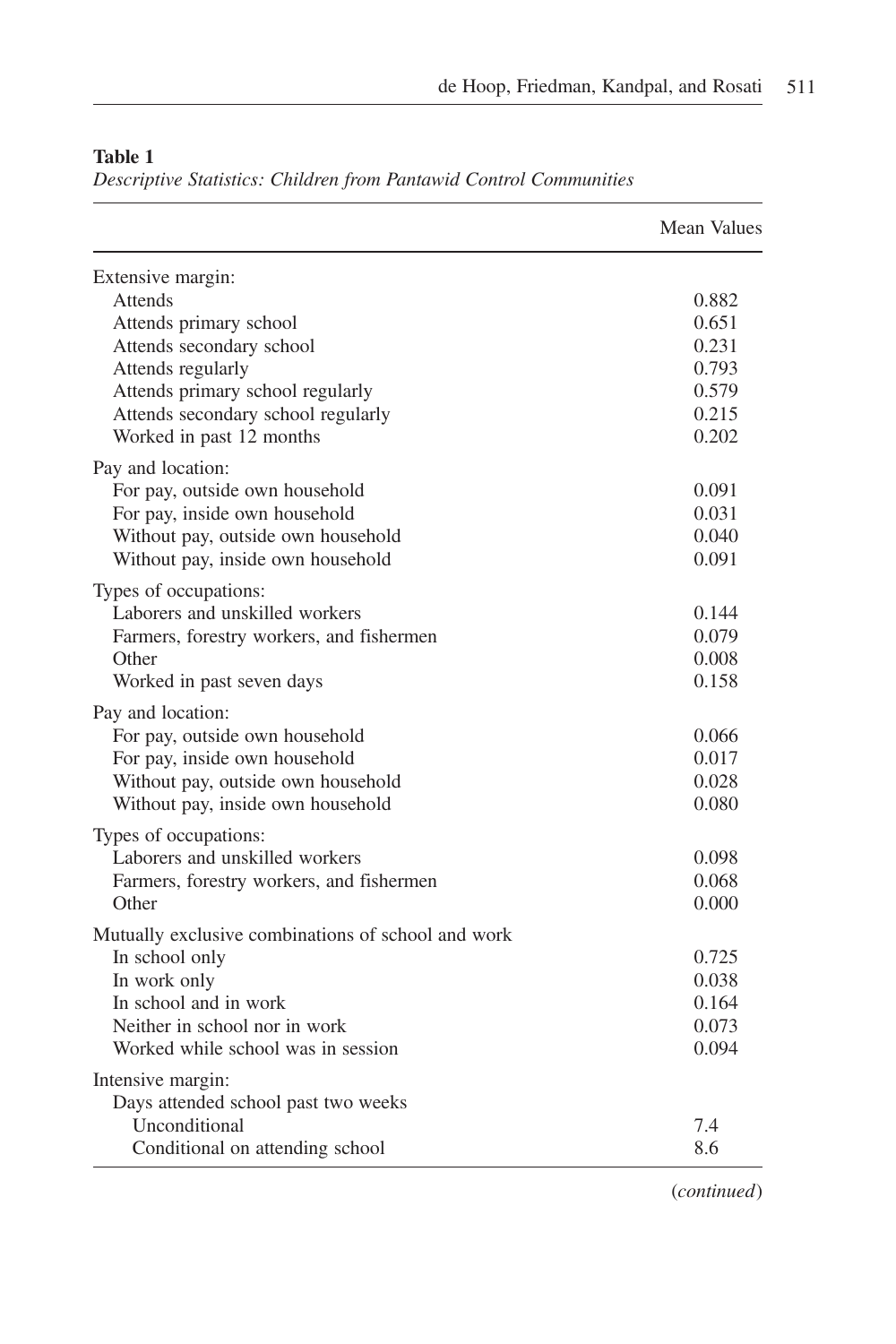#### Table 1 (continued)

|                                                                | Mean Values |
|----------------------------------------------------------------|-------------|
| Days worked in past 12 months                                  |             |
| <b>Unconditional</b>                                           | 5.9         |
| Conditional on any work                                        | 29.7        |
| Days worked for pay, outside own household in past 12 months   |             |
| <b>Unconditional</b>                                           | 2.2.        |
| Conditional on any work                                        | 24.4        |
| Hours worked in past seven days                                |             |
| Unconditional                                                  | 1.9         |
| Conditional on any work                                        | 12.4        |
| Hours worked for pay, outside own household in past seven days |             |
| <b>Unconditional</b>                                           | 0.7         |
| Conditional on any work                                        | 10.6        |

Notes: Estimates based on 656 children aged 10–14 from eligible households in control villages.

Most children in the 10–14 age range are in primary school, although about 20 percent are already in secondary school. A substantial proportion, about 20 percent, worked in the 12 months before the interview and about 16 percent in the seven days prior to the interview. Conditional on any work, children work about 30 days a year and about 12 hours a week. Children are as likely to report working for pay outside the household as working without pay inside the household. Most of the work carried out by children is unskilled, and most children who work (about four in five) are also in school. A sizeable group of children (about 7 percent) neither worked nor attended school in the 12 months prior to the interview. As we show below, the cash transfer program had a particularly strong effect on the schooling and labor supply of this last group of children.

### B. Impact of Pantawid on Education

A key goal of Pantawid is to improve children's school participation. Table 2 presents estimates of the effect of the cash transfer program on the school participation of children aged 10–14. Overall attendance increased by four percentage points relative to a control mean of 89 percent (Column 1). Regular attendance, defined as attendance of at least 85 percent of school days in the two weeks prior to the interview, increased by nine percentage points (over a control mean of 80 percent, Column 4). This increase occurred especially in primary school (Columns 2–3 and Columns 5–6). The reported number of days children attended school in the two weeks prior to the interview increased by approximately a full day, from 7.5 to 8.5 (Column 7). The increase in the number of days children attended school reflects changes in both the probability of school attendance and the number of days attended in the two weeks prior to the interview conditional on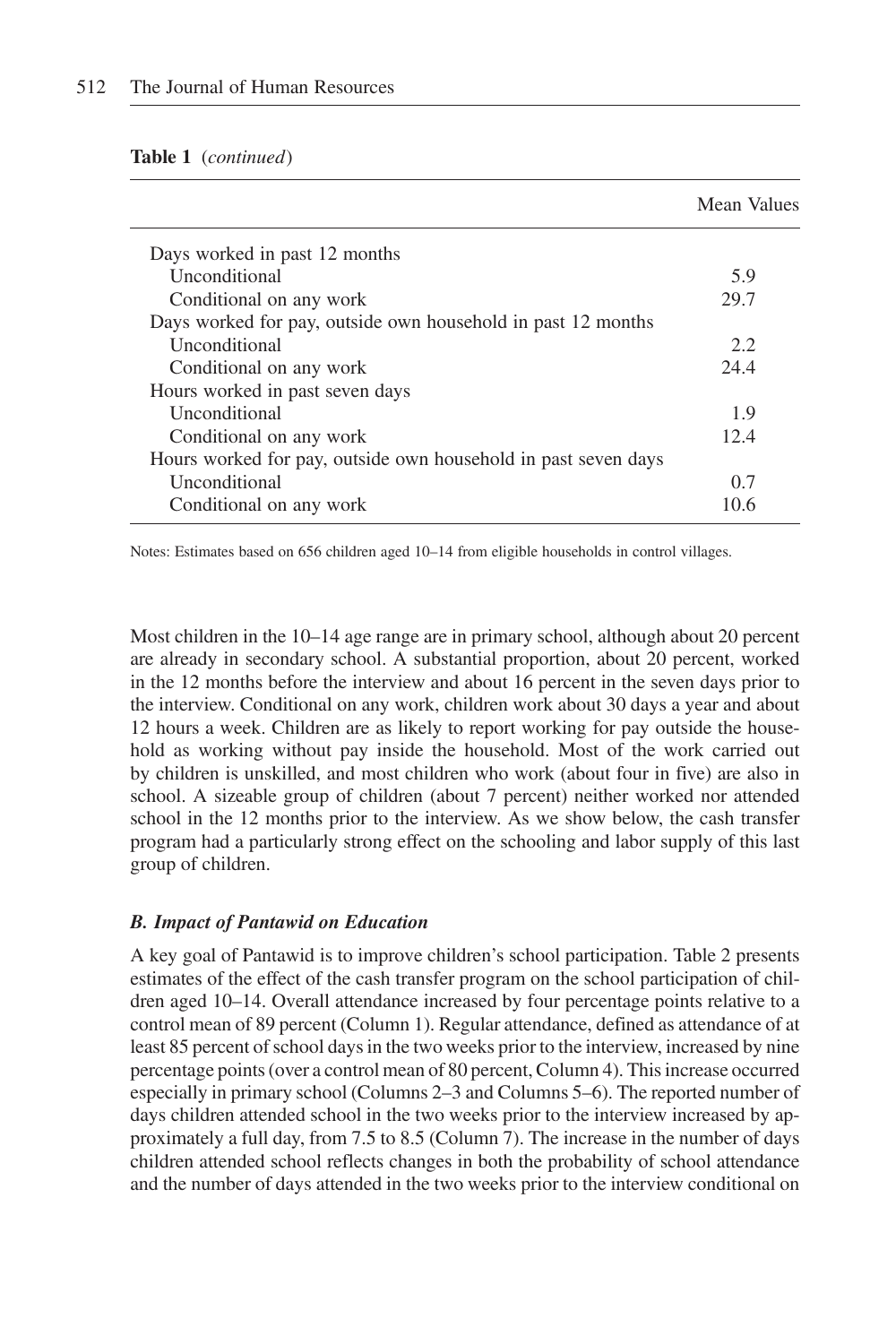|                                                                                                                                                                                                                                                       | Pantawid Program Impact on School Attendance |                                               |                                           |                                         |                                                        |                                                                                       |                                                       |
|-------------------------------------------------------------------------------------------------------------------------------------------------------------------------------------------------------------------------------------------------------|----------------------------------------------|-----------------------------------------------|-------------------------------------------|-----------------------------------------|--------------------------------------------------------|---------------------------------------------------------------------------------------|-------------------------------------------------------|
|                                                                                                                                                                                                                                                       | Attends<br>$\bigoplus$                       | Attends<br>Primary<br>School<br>$\widehat{C}$ | Secondary<br>School<br>Attends<br>$\odot$ | Regularly<br>$(A)$<br>Attends           | Attends<br>Primary<br>School<br>Regularly<br>Regularly | secondary<br>$\begin{align} \text{Regularly} \\ (6) \end{align}$<br>Attends<br>School | Days Attended<br>School Past<br>Two Weeks<br>$\odot$  |
| municipality and child age<br>OLS only controlling for                                                                                                                                                                                                | $0.044**$<br>(0.019)                         | (0.024)<br>0.039                              | $0.004$<br>$(0.021)$                      | $0.094***$<br>(0.025)                   | $0.076***$<br>(0.027)                                  | (0.021)<br>0.016                                                                      | $0.955***$<br>(0.243)                                 |
| Conditional mean in treatment group<br>Conditional mean in control group<br>Observations in treatment group<br>Observations in control group<br>Mean in treatment group<br>Number of observations<br>Mean in control group<br>Additional information: | 1,264<br>627<br>637<br>0.887<br>0.929        | 0.665<br>1,264<br>627<br>637                  | 1,264<br>627<br>637<br>0.222<br>0.228     | $1,243$<br>611<br>632<br>0.795<br>0.888 | 1,243<br>611<br>632<br>1.589<br>0.663                  | 1,243<br>611<br>632<br>0.206<br>0.223                                                 | 1,263<br>626<br>637<br>637<br>8.648<br>8.648<br>9.131 |

Notes: Estimates of program impact on self-reported education outcomes of children aged 10-14 from eligible households. Standard errors are clustered at the village level. Notes: Estimates of program impact on self-reported education outcomes of children aged 10–14 from eligible households. Standard errors are clustered at the village level. Conditional means are means conditional on any school days attended. \* $p < 0.1$ , \*\* $p < 0.05$ , \*\* $p < 0.01$ . Conditional means are means conditional on any school days attended. \* $p < 0.1$ , \*\* $p < 0.05$ , \*\*\* $p < 0.01$ .

Pantawid Program Impact on School Attendance Table 2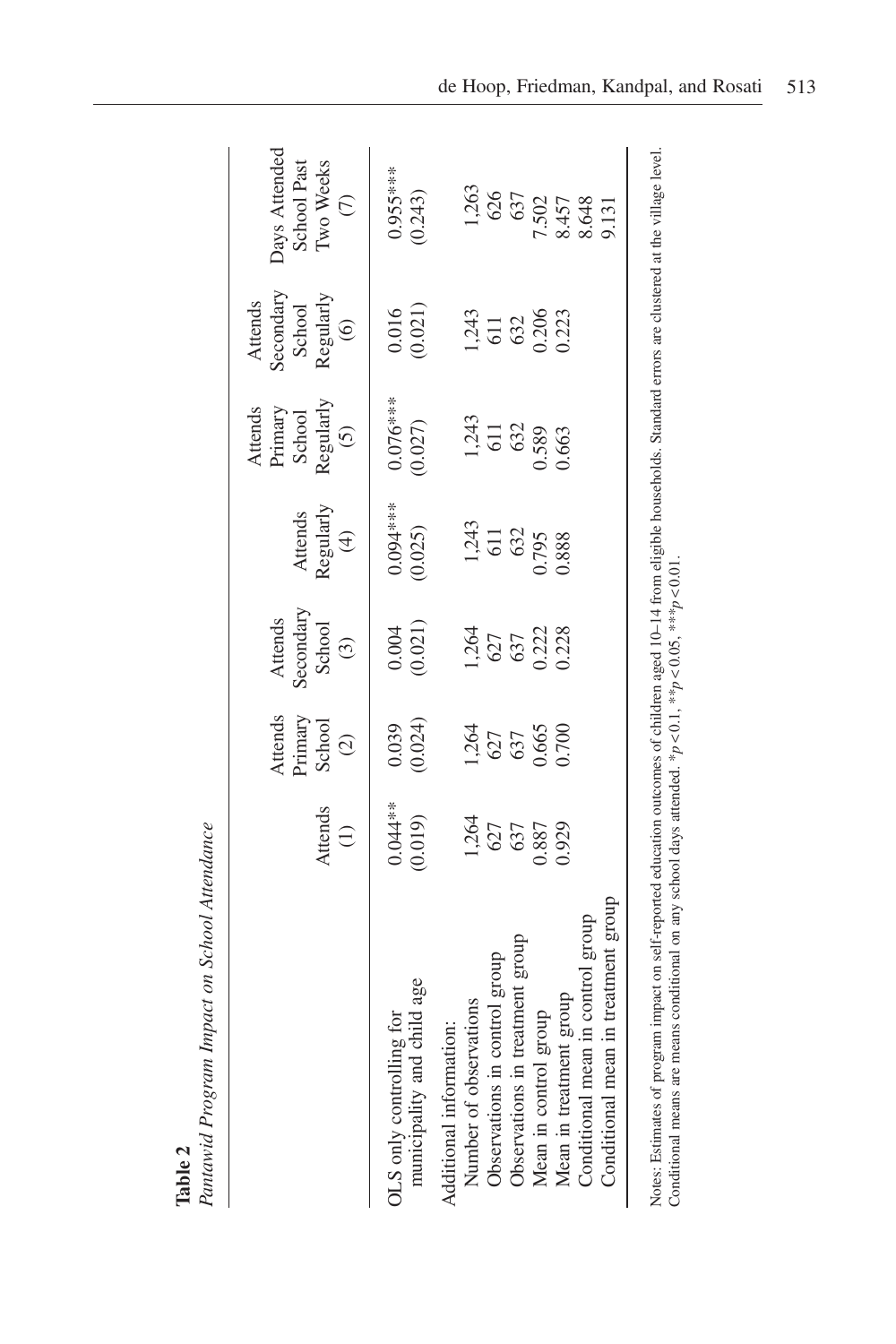having attended school at least one day (presented at the bottom of the table).<sup>13</sup> Pantawid thus appears to have significantly increased regular primary school attendance.

# C. Impact of Pantawid on Child Labor

While Pantawid did not explicitly target child work in its choices of conditions or messaging, the program may have had an impact on child work through a variety of channels, as we discuss in more detail below. Table 3 explores such impacts.14 The probability of 10- to 14-year-old children engaging in work in the 12 months before the interview increased by four percentage points (Column 2). While not precisely estimated, the point estimate indicates a 20 percent increase over the control mean.<sup>15</sup> Columns 3–5 of Table 3 show that the increase in work is due solely to an increase in work for pay outside the household—a five percentage point increase over the control mean of 12 percent, significant at the 5 percent level. Work without pay, inside or outside the household, and work for pay inside the household are not significantly affected. Accordingly, as shown in Columns 6–8, children increase their participation in laboring and unskilled work, while participation in other work, such as farming and fishing, is not significantly affected. Effects on the number of days worked, including for pay, in the past year are positive but not statistically significant. However, as shown at the bottom of the table, conditional on working, days worked are slightly higher in the treatment group than in the control group. Although we cannot identify working hours separately for children who started working because of the program and those who would work even in the absence of the program, the latter suggests that working hours are similar in both groups.

In Table 4, we examine how Pantawid affected the four mutually exclusive combinations of school only, work only, school and work, and neither school nor work (Columns 1–4, respectively) and whether children worked while school was in session (Column 5). We find that Pantawid causes a four percentage point decrease in the probability of children being neither in school nor work and a six percentage point increase in the probability of children both working and attending school. The probability of children working while school was in session increased by five percentage points. These results suggest the most prevalent behavioral shift caused by the program was a transition from being in neither school nor work to being in both school and in work.

We separately estimate the effects on boys and girls by interacting the treatment variable with gender dummies (results available in Online Appendix Table 2). F-tests do not allow us to reject the null hypothesis that the program impact is similar for boys and girls, with both sexes increasing regular school attendance (eight and nine percentage points respectively, Column 2), and the likelihood of being engaged in work for pay outside the household by about five percentage points (Column 4).

<sup>13.</sup> Of course, given that regular school attendance is a program requirement, these self-reported data need to be interpreted with some care (Baird and Özler 2012). Households may misreport school attendance to ensure that they are not removed from the program even if the responses to the questionnaire were treated as confidential and were not used to check compliance. By emphasizing children's education, the program may also have stigmatized child labor in treated villages, thus leading to a downward bias in our estimated effects on child labor. 14. The outcome measures for work are observed for about 93.4 percent of children (94.6% in the treatment group and 92.1% in the control group). Online Appendix Table 11e shows that reported pre-intervention child work is *lower* in treated communities than in control communities.

<sup>15.</sup> This coefficient reaches traditional levels of significance if we include covariates to increase precision (as shown in Online Appendix Table 4).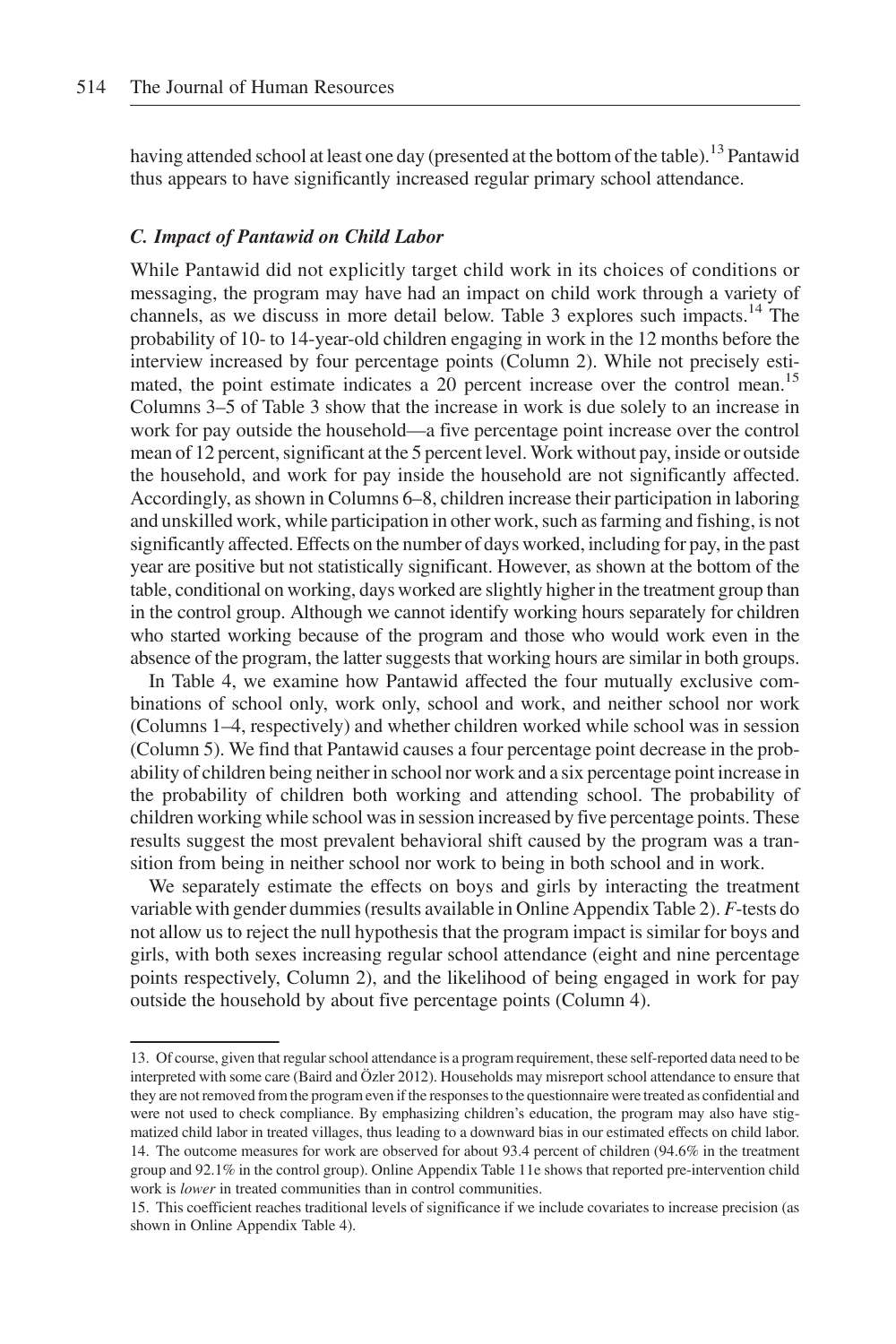|                  | j<br>$\frac{1}{2}$<br>     |
|------------------|----------------------------|
| ֚֚֚֚֚֚֚֚֚֚֚<br>É | $20 + 24$<br>:<br>a mainte |

|                                                                           |                          |                                                                  | Pay and Location                                          |                                                          |                                                                                      |                                                    | Types of Occupations                                                  |                      |                                           | Days Worked                                                                           |
|---------------------------------------------------------------------------|--------------------------|------------------------------------------------------------------|-----------------------------------------------------------|----------------------------------------------------------|--------------------------------------------------------------------------------------|----------------------------------------------------|-----------------------------------------------------------------------|----------------------|-------------------------------------------|---------------------------------------------------------------------------------------|
|                                                                           | Any<br>Work<br>$\ominus$ | Household<br>Work for<br>Outside<br>Own<br>Pay,<br>$\widehat{c}$ | Household<br>Work for<br>Inside<br>Own<br>Pay,<br>$\odot$ | Outside<br>without<br>Own<br>Work<br>Pay,<br>$\bigoplus$ | Household Household<br>Pay, Inside<br>Without<br>Own<br>Work<br>$\widetilde{\Theta}$ | Unskilled<br>Workers<br>Laborers<br>and<br>$\odot$ | Fishermen<br>Farmers,<br>Workers,<br>Forestry<br>and<br>$\widehat{C}$ | Other<br>$\circledS$ | Worked<br>Days<br>$\widehat{\mathcal{O}}$ | Days Worked<br>Outside Own<br>Household<br>for Pay,<br>$\left( \frac{10}{10} \right)$ |
| age<br>OLS only controlling for<br>municipality and child                 | (0.029)<br>0.038         | $0.050**$<br>(0.021)                                             | (0.010)<br>$-0.003$                                       | (0.011)<br>$-0.007$                                      | (0.021)<br>0.010                                                                     | $0.045*$<br>(0.026)                                | (0.016)<br>$-0.005$                                                   | (0.007)<br>0.004     | (1.765)<br>1.812                          | (1.370)<br>1.728                                                                      |
| s<br>Number of observations<br>Additional information:<br>Observations in | 1,264<br>627             | 1,264<br>627                                                     | 1,264<br>627                                              | 1,264<br>627                                             | 1,264<br>627                                                                         | 1,264<br>627                                       | 1,264<br>627                                                          | 1,264<br>627         | 1,261<br>625                              | 1,263<br>626                                                                          |
| treatment group<br>control group<br>Observations in                       | 637                      | 637                                                              | 637                                                       | 637                                                      | 637                                                                                  | 637                                                | 637                                                                   | 637                  | 636                                       | 637                                                                                   |
| Mean in control group                                                     | 0.201                    | 0.116<br>0.155                                                   | 0.032                                                     | 0.038                                                    | 0.088<br>0.102                                                                       | 0.144                                              | 0.078                                                                 | 0.008<br>0.013       | 5.906<br>7.884                            | 2.851<br>4.666                                                                        |
| Mean in treatment group<br>Conditional mean                               | 0.242                    |                                                                  | 0.030                                                     | 0.030                                                    |                                                                                      |                                                    |                                                                       |                      | 29.766                                    | 23.182                                                                                |
| in treatment group<br>in control group<br>Conditional mean                |                          |                                                                  |                                                           |                                                          |                                                                                      |                                                    |                                                                       |                      | 32.771                                    | 27.519                                                                                |
|                                                                           |                          |                                                                  |                                                           |                                                          |                                                                                      |                                                    |                                                                       |                      |                                           |                                                                                       |

Notes: Estimates of program impact on work by children aged 10–14 from eligible households in the 12 months prior to the interview. Standard errors are clustered at the village level.<br>Conditional means are means condition Notes: Estimates of program impact on work by children aged 10–14 from eligible households in the 12 months prior to the interview. Standard errors are clustered at the village level. Conditional means are means conditional on positive days worked or positive days worked for pay outside own household.  $*p < 0.1$ ,  $**p < 0.05$ ,  $***p$ 

515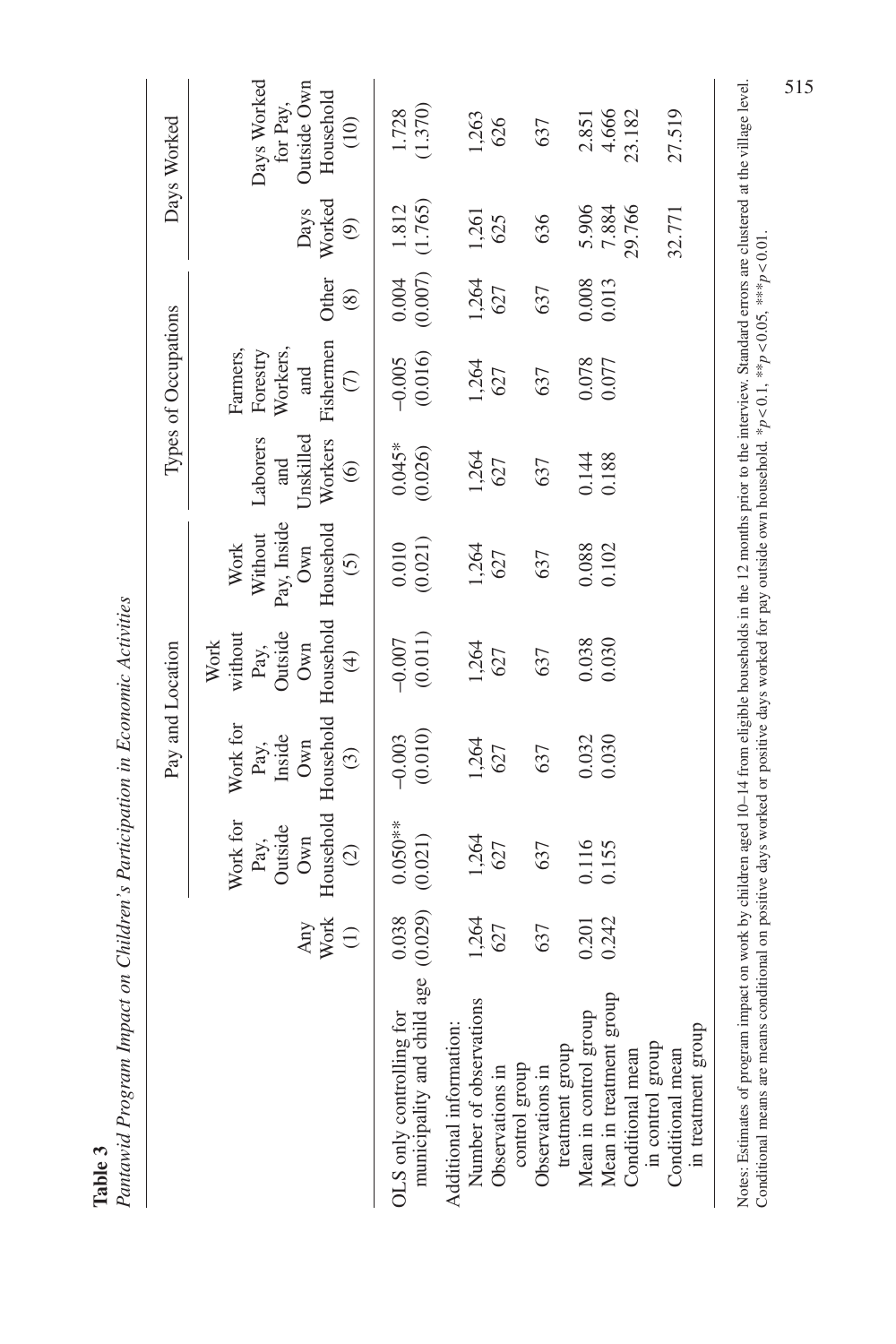|                                                        |                                              | Mutually Exclusive Combinations |                                     |                                                   |                                                      |
|--------------------------------------------------------|----------------------------------------------|---------------------------------|-------------------------------------|---------------------------------------------------|------------------------------------------------------|
|                                                        | In School Only In Work Only<br>$\widehat{=}$ | $\widehat{c}$                   | and in Work<br>In School<br>$\odot$ | Neither in School<br>nor in Work<br>$\widehat{E}$ | Worked While School<br>Was in Session<br>$\tilde{c}$ |
| municipality and child age<br>OLS only controlling for | (0.031)<br>$-0.003$                          | (0.012)<br>$-0.010$             | $0.047*$<br>(0.027)                 | $-0.034**$<br>(0.015)                             | (0.022)<br>0.031                                     |
| Number of observations<br>Additional information:      | 1,264                                        | 1,264                           | 1,264                               | 1,264                                             | 1,252                                                |
| Observations in control group                          | 627                                          | 627                             | 627                                 | 627                                               | 623                                                  |
| Observations in treatment group                        | 637                                          | 637                             | 637                                 | 637                                               | 629                                                  |
| Mean in control group                                  | 0.724                                        | 0.038                           | 0.163                               | 0.075                                             | 0.087                                                |
| Mean in treatment group                                | 0.716                                        | 0.028                           | 0.214                               | 0.042                                             | 0.119                                                |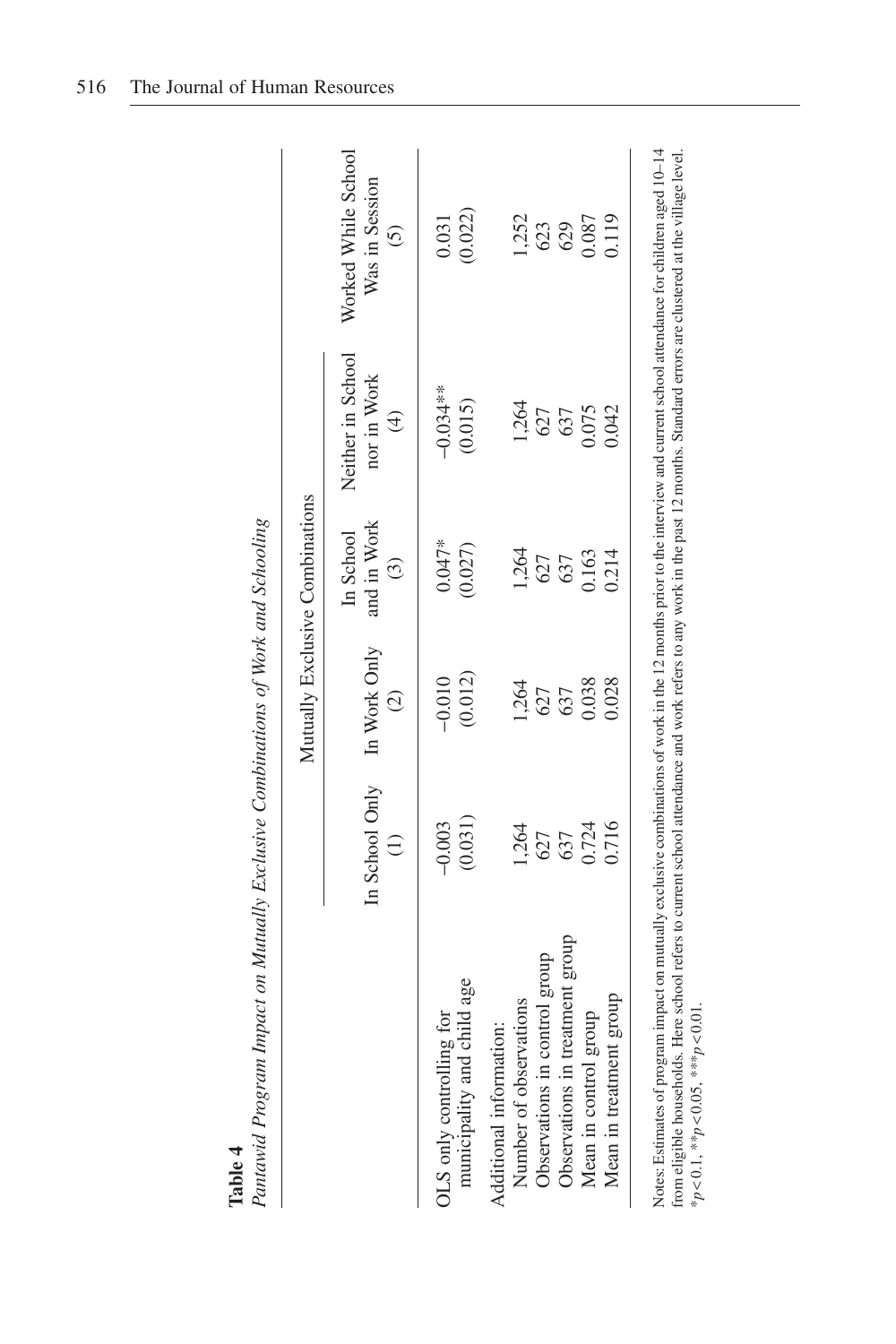# D. Robustness of the Reported Impacts of Pantawid on Child Schooling and Labor

We then examine whether the inclusion of control variables increases the power of our hypothesis tests and the extent to which the results presented above are sensitive to the use of alternative estimation procedures, sample trimming, and alternative reference periods. Our specification with control variables augments the original regression specification as follows:

$$
(2) \t Y_{iv} = \beta_0 + \beta_1 * T_v + \beta_2' X_{ivb} + \beta_3' T_v * [X_{ivb} - \mu(X_{vb})] + \beta_4' X_{ivb} \text{ Missing} + \varepsilon_{iv}.
$$

Here  $X_{ivb}$  is a vector of individual, household, and village-level control and stratification variables (municipalities) measured at baseline (denoted by  $b$ ). These controls, described further in Online Appendix 3, include the interaction of the treatment variable  $T_v$ with the vector  $[X_{ivb} - \mu(X_{vb})]$  to address concerns of regression adjustment presented by Freedman (2008a, 2008b) and discussed in Lin (2013). The vector  $\mu(X_{\nu}$  contains the averages of the control variables across both treatment and control groups. When a control variable is missing for individual *i*, we set both the relevant element of the vector  $X_{ivb}$  and the element of the vector  $T_v^*[X_{ivb} - \mu(X_{vb})]$  equal to  $-1$ . We let the elements of the vector  $X_{ivb$  Missing take the value 1 if the relevant control variable is missing and 0 otherwise.

Robustness tests also reconsider the following choices made above: (i) the use of OLS instead of binary models like Probit or Logit, (ii) the inclusion of 43 children who were neither children nor grandchildren of the household head and may lead to concerns around endogenous changes in household composition, (iii) reporting village-level ITT estimates instead of treatment-on-treated effects and for work outcomes, (iv) using a 12 month recall instead of seven-day recall, and (v) using cross-sectional data on current work rather than fixed-effects regressions using recall data on work in previous years.<sup>16</sup> We specify the fixed-effect regressions as follows:

(3) 
$$
Y_{ivt} = \beta_0 + \beta_1 * T_{vt} + d_i + d_{2008} + d_{2009} + d_{2011} + \varepsilon_{ivt}.
$$

Here,  $Y_{ivt}$  is the outcome variable for individual *i* from village *v* at time *t* (that is, 2007, 2008, 2009, or 2011),  $T_{vt}$  is the treatment variable (1 for treatment villages in 2011, 0 otherwise),  $d_i$  is an individual fixed effect, and  $d_{2008}$ ,  $d_{2009}$ , and  $d_{2011}$  are time fixed effects.

Online Appendix Table 3 shows the effects on school enrollment and attendance, while Online Appendix Tables 4 and 5 present the effects on child work and the transition from idleness to joint schooling and work, respectively. As the first row of each of these tables shows, point estimates do not change in magnitude or sign but are more likely to be statistically significant when we include covariates. Impact on any work in the 12 months before the interview, for instance, is statistically significant when we include controls. These tables further illustrate the robustness of our results to the use of binary response models instead of OLS, as well as child-level fixed effects using the 2007, 2008, and 2009 recall data as our baseline measurement. While some standard

<sup>16.</sup> We do not have recall data on schooling and duration worked, so we cannot establish the robustness of those estimates using fixed effects.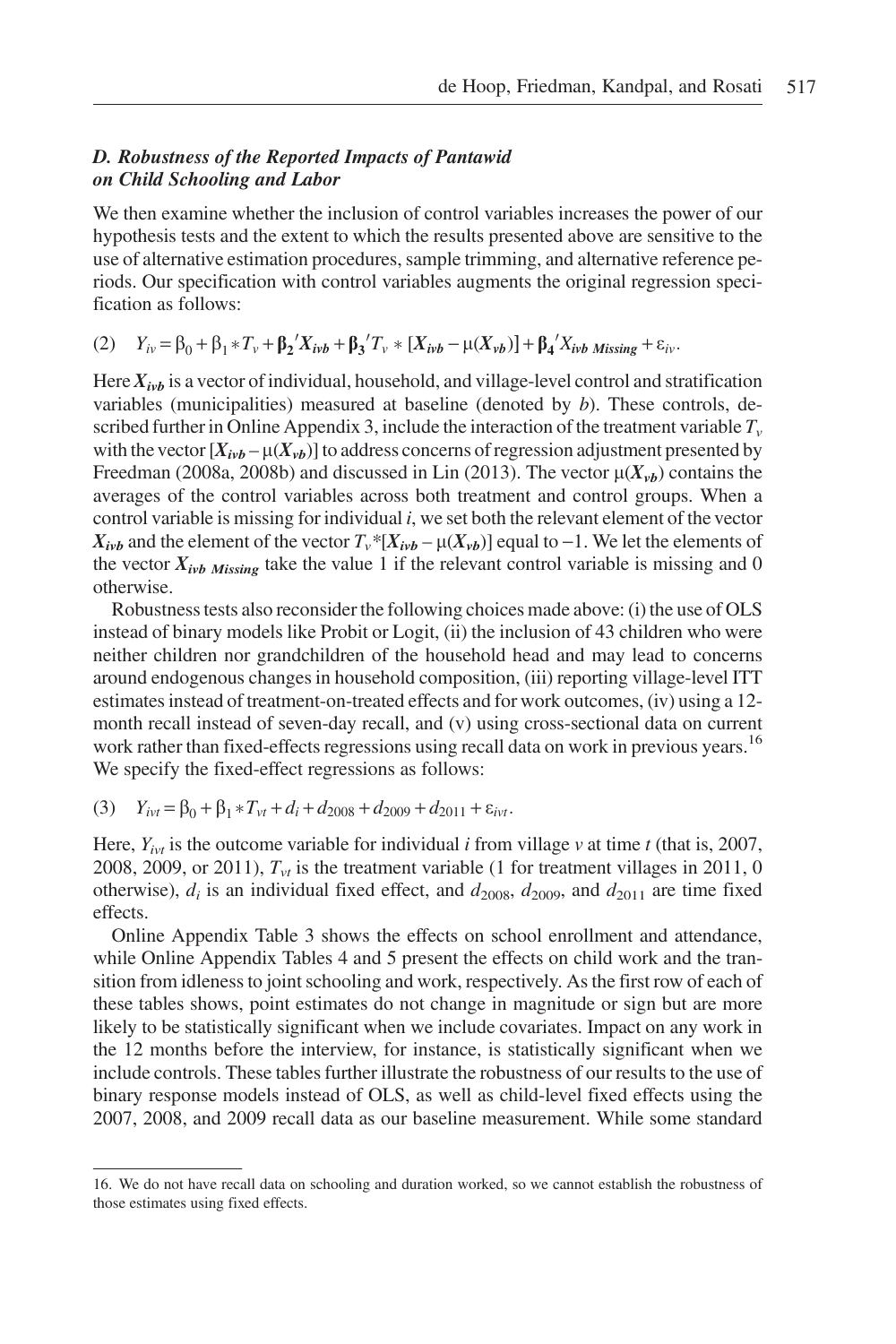errors are marginally larger, all results are robust in magnitude and precision to the exclusion of children who are neither the biological child nor grandchild of the household head. Finally, Panel B of Online Appendix Table 4 confirms that the estimated increase in work is broadly robust to seven-day recall instead of a 12-month recall. For this alternative reference period, participation in work, unskilled work, and work for pay outside the household all increase across most specifications, suggesting that our results are not driven by differential measurement in the longer recall period.

#### E. Working to Support School Attendance?

To examine potential explanations for the increase in work for pay outside the home, we start by considering transfer sizes, schooling costs, and children's earnings. If children work to make up the shortfall in the net cost of education, we would expect the income they earn to represent a substantial share of this shortfall. For this analysis, we focus on primary school attendance, which increased significantly. School expenditure averages US\$73 for every 10- to 14-year-old child enrolled in primary school in control communities and US\$86 in treatment communities. The difference in school expenditures between control and treatment arms in the full sample suggests that school attendance is costlier for children who switch from idleness to the school-and-work state because of Pantawid. Assuming that inframarginal children in treatment communities—that is, those who are in school even in the absence of the program—exhibit the same schooling costs as those in control communities, the observed US\$13 difference in education costs for the treatment and control groups in the overall sample would reflect an average education cost as high as US\$195 for compliers.

Bounded by the interval (\$86, \$195), total education expenditures for compliers thus appear to be well above the maximum annual per-child education transfer of approximately US\$70. The difference between education expenditures and transfers actually received by beneficiary households according to the administrative data is higher still. Regressing administrative data on total transfer amounts received by households on the number of children aged 6–14 in primary school, in secondary school, and a constant, we find that households received about US\$115 in a calendar year if no children attended primary or secondary school, which is roughly equal to the annualized health grant. Beneficiary households report receiving an additional US\$55 for every child in primary school.

The amount earned by children represents a substantive share of the shortfall in schooling costs. Conditional on engaging in any work for pay, enrolled children in control communities report earning US\$22 annually. The same value for children in treatment communities is US\$43 annually. Assuming that inframarginal children in control and treatment communities exhibit the same annual income, the observed difference in average earnings of US\$21 between treatment and control communities corresponds to average earnings of US\$75 by complying children. This income earned by compliers would hence cover roughly one-half of the upper bound of education costs net of the transfer, approximately equaling US\$140. $17$ 

<sup>17.</sup> Note that this shortfall may be an upper bound on the true shortfall if inframarginal children increased their school expenditure or reduced their participation in work for pay.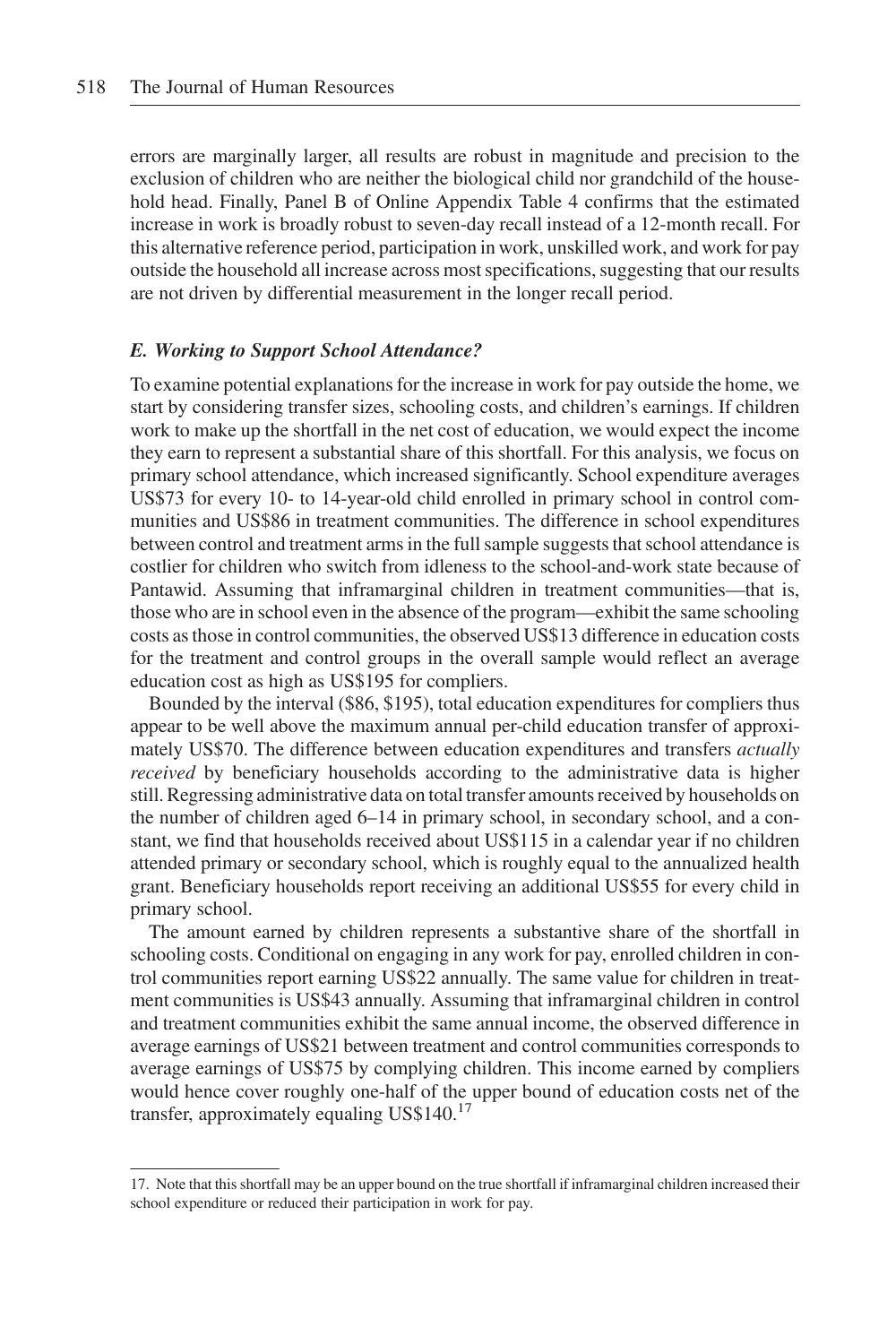Examining the behavior of siblings of children aged 10–14 lends further support to the hypothesis that children work to support their school attendance. We turn first to the eligible older siblings (ages 15–17) of the children aged 10–14 in our core sample. Panel A of Online Appendix Table 6 shows that the school participation of these older siblings is not affected, but that these children, too, increase their participation in work for pay outside the household, perhaps helping to offset the education expenditure for their younger siblings. Indeed, Panel A of Table 5 shows larger increases in school and work by children aged 10–14 with older siblings than among those without older siblings, a finding comparable to the negative displacement result reported in Barrera-Osorio et al. (2011).

If the lump-sum health grant was used by households to meet some of the schooling cost shortfall left by the education grant, then the lump-sum transfer should be most effective at increasing enrollment and attendance when there are no other school-age children in the household—the greater the number of enrolled children, the greater the dilution in the impact of the lump-sum health transfer for each child. Consistent with such a dilution, Panel B of Table 5 indeed shows that children with no enrolled siblings are more likely to be enrolled in school only and the probability of being enrolled in school decreases with the number of in-school siblings.

#### F. Alternative Compensatory Behaviors

The evidence thus far is consistent with the shortfall in education costs met by an increase in child labor as well as, perhaps, increased spending from the health grant and shifts in the working patterns of older siblings where applicable. Further analysis suggests that the households did not rely on other compensatory mechanisms to cover the additional cost of schooling. First, adults did not adjust their labor supply, measured for the seven days prior to the interview, as a result of the CCT: Table 6 examines whether the program affected the probability (i) that any adult household member was involved in agricultural activities, a family-owned nonfarm businesses, or fishing and (ii) that adult members in these households worked and whether they worked for a private household or enterprise, worked for the government, or on their own or householdowned farm or nonfarm business. Following the estimation strategy outlined above, we find no indication that the program affected household-level microentrepreneurial activities or the overall likelihood of adult work. However, there is some evidence of substitution out of self-employment into wage work, which may indicate a need for cash income. These results are consistent with our assumption in the conceptual framework discussed in Online Appendix 1 that these households are adult labor constrained (60 percent of all adults in these households were already engaged in economic activities in the absence of the program).

Second, household expenditure, other than on health and education, does not appear to have changed, suggesting that changes in household consumption patterns are not driving our results. Table 7 explores the relative expenditures of households with children in our core sample. The point estimates for education and health expenditures are relatively large (suggesting increases of 18 and 22 percent), although these are not precisely estimated. Approximately 20 percent of these households had any savings, and the average amount saved was \$11, suggesting that this is a savings-constrained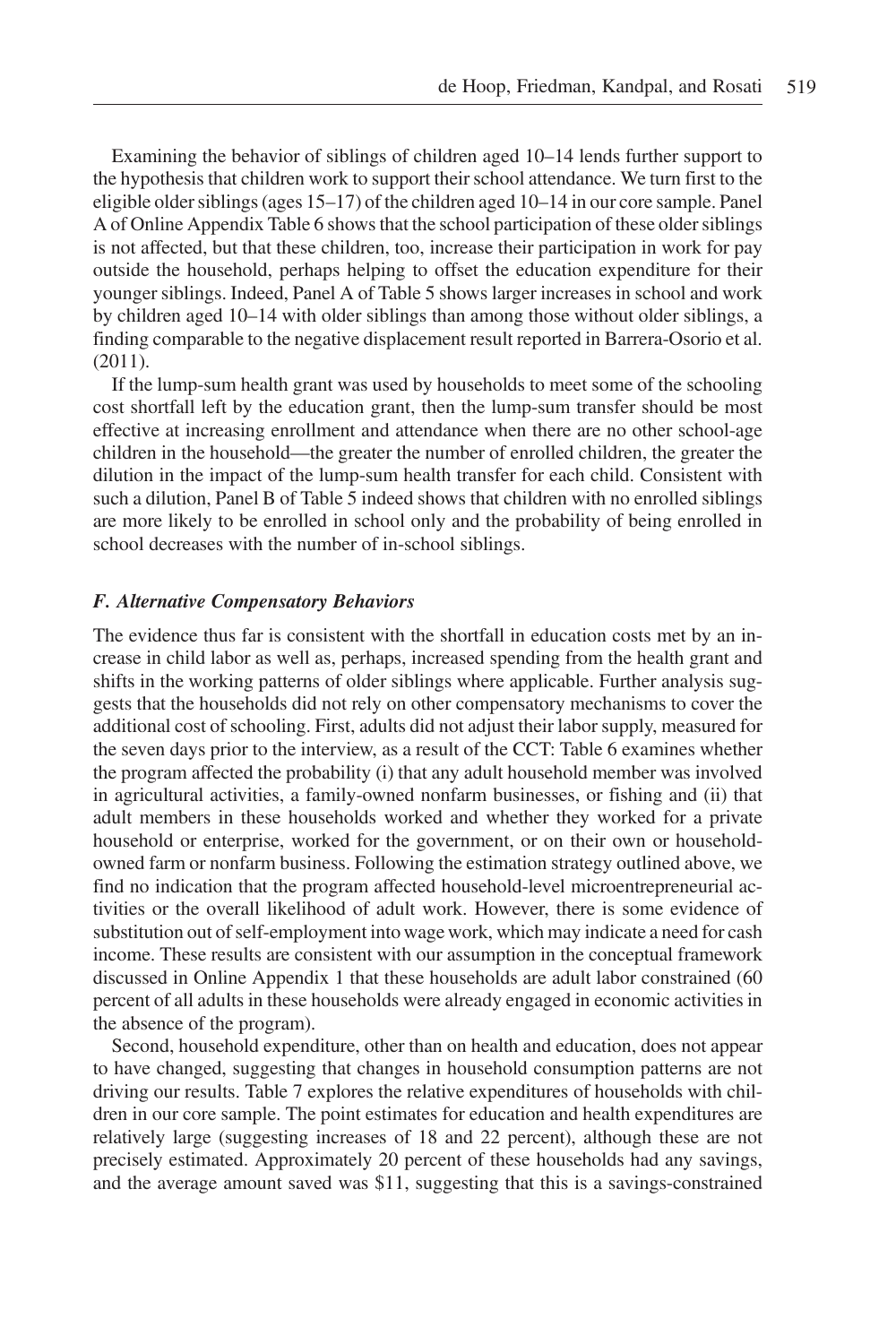|                                                                             |                                                                                   | Education                                                                                  |                                                                                            | Work Past 12 Months Mutually Exclusive Combinations                                           |                                           |                                                                                  |                                                                                                |                                                                                                                |
|-----------------------------------------------------------------------------|-----------------------------------------------------------------------------------|--------------------------------------------------------------------------------------------|--------------------------------------------------------------------------------------------|-----------------------------------------------------------------------------------------------|-------------------------------------------|----------------------------------------------------------------------------------|------------------------------------------------------------------------------------------------|----------------------------------------------------------------------------------------------------------------|
|                                                                             |                                                                                   | Attends $\text{Regularly}$<br>(1) (2)<br>Attends                                           | Any<br>Work                                                                                | Household<br>Work for<br>Pay,<br>Outside<br>Own                                               | School<br>Only<br>$(5)$<br>$\mathbb{H}$   | $\begin{array}{c}\n\text{Work} \\ \text{Only} \\ \text{6}\n\end{array}$<br>$\Xi$ | $\begin{array}{c} \mbox{Stool} \\ \mbox{and in} \\ \mbox{Work} \\ \end{array}$<br>$\mathbb{H}$ | Neither<br>$\begin{array}{l} \text{in}\\ \text{Stool}\\ \text{nor in}\\ \text{Work}\\ \text{Work} \end{array}$ |
|                                                                             |                                                                                   |                                                                                            | $\odot$                                                                                    | $\widehat{\mathcal{F}}$                                                                       |                                           |                                                                                  |                                                                                                |                                                                                                                |
| Effects on Core Sample (10-14), by Older Siblings<br>Panel A: Heterogeneous |                                                                                   |                                                                                            |                                                                                            |                                                                                               |                                           |                                                                                  |                                                                                                |                                                                                                                |
| No siblings aged 15-17                                                      |                                                                                   | 0.033                                                                                      | 0.033                                                                                      | 0.019                                                                                         | $-0.004$<br>(0.043)                       | $-0.015$ 0.048<br>(0.018) (0.037)                                                |                                                                                                | $-0.029$<br>(0.020)                                                                                            |
|                                                                             |                                                                                   | (0.033)                                                                                    | (0.042)                                                                                    | (0.037)                                                                                       |                                           |                                                                                  |                                                                                                |                                                                                                                |
| One or more siblings aged 15-17                                             | $\begin{array}{c} 0.038 \\ 0.026) \\ 0.040 \\ 0.029) \end{array}$                 | $0.138***$<br>(0.035)                                                                      | $0.067***$                                                                                 | $0.085***$<br>(0.032)                                                                         | $-0.030$<br>(0.040)                       |                                                                                  | $0.003$ $0.063*$<br>(0.014) (0.033)                                                            | $-0.037$<br>(0.024)                                                                                            |
|                                                                             |                                                                                   |                                                                                            | (0.033)                                                                                    |                                                                                               |                                           |                                                                                  |                                                                                                |                                                                                                                |
| Number of observations:                                                     |                                                                                   |                                                                                            |                                                                                            |                                                                                               |                                           |                                                                                  |                                                                                                |                                                                                                                |
| no siblings = impact siblings)<br>P-value F-test (impact                    |                                                                                   |                                                                                            |                                                                                            |                                                                                               |                                           | 0.491<br>1,212<br>0.034<br>0.036<br>0.020                                        | $\begin{array}{c} 0.409 \\ 1,212 \\ 0.171 \\ 0.213 \\ 0.313 \\ 0.54 \\ 0.0210 \end{array}$     |                                                                                                                |
| Number of observations                                                      |                                                                                   |                                                                                            |                                                                                            |                                                                                               |                                           |                                                                                  |                                                                                                |                                                                                                                |
| Mean in control group, no siblings                                          |                                                                                   |                                                                                            |                                                                                            |                                                                                               |                                           |                                                                                  |                                                                                                |                                                                                                                |
| Mean in treatment group, siblings                                           |                                                                                   |                                                                                            |                                                                                            |                                                                                               |                                           |                                                                                  |                                                                                                |                                                                                                                |
| Mean in control group, one or more siblings                                 | $\begin{array}{c} 0.902 \\ 1.193 \\ 0.891 \\ 0.929 \\ 0.876 \\ 0.916 \end{array}$ | $\begin{array}{c} 0.005 \\ 1,193 \\ 0.758 \\ 0.888 \\ 0.841 \\ 0.841 \\ 0.868 \end{array}$ | $\begin{array}{c} 0.617 \\ 1.212 \\ 0.211 \\ 0.247 \\ 0.190 \\ 0.190 \\ 0.231 \end{array}$ | $\begin{array}{c} 0.151 \\ 1,212 \\ 0.091 \\ 0.148 \\ 0.091 \\ 0.091 \\ 0.012 \\ \end{array}$ | 0.716<br>1,212<br>0.712<br>0.743<br>0.732 |                                                                                  |                                                                                                | 0.246<br>1,212<br>0.077<br>0.067<br>0.067                                                                      |
| Mean in treatment group, one or more siblings                               |                                                                                   |                                                                                            |                                                                                            |                                                                                               |                                           |                                                                                  |                                                                                                |                                                                                                                |

Table 5<br>Heterogeneous Pantawid Program Impacts on Schooling and Work by Household Composition Heterogeneous Pantawid Program Impacts on Schooling and Work by Household Composition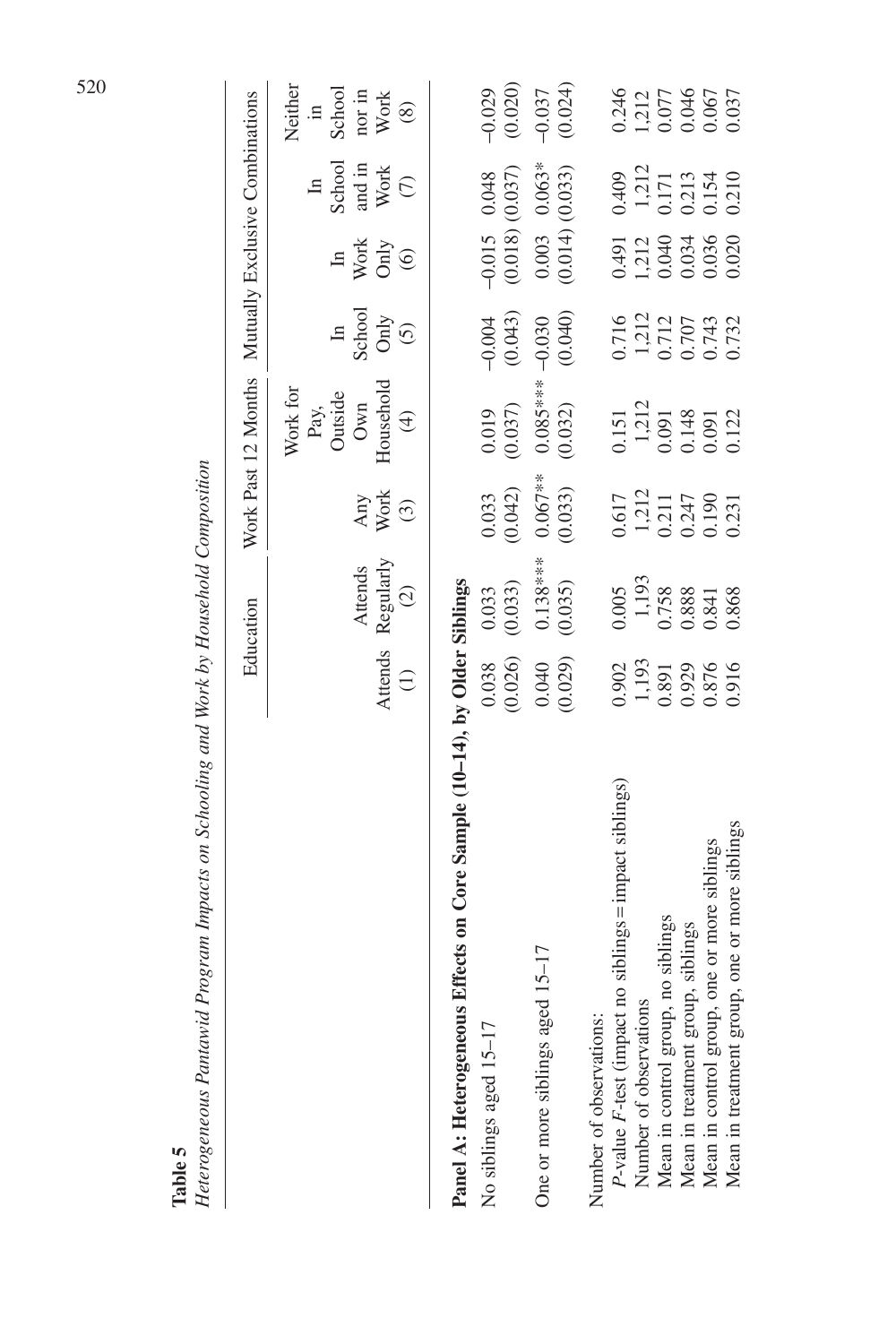| Panel B: Heterogeneous Effects on Core Sample (10-14), by Eligible Siblings |                                                                                                                                                                                                                                                                                                           |                                                                                                                                                |                                                                       |                                                                                                            |                                                             |                                                                                          |                                                                 |                                                             |
|-----------------------------------------------------------------------------|-----------------------------------------------------------------------------------------------------------------------------------------------------------------------------------------------------------------------------------------------------------------------------------------------------------|------------------------------------------------------------------------------------------------------------------------------------------------|-----------------------------------------------------------------------|------------------------------------------------------------------------------------------------------------|-------------------------------------------------------------|------------------------------------------------------------------------------------------|-----------------------------------------------------------------|-------------------------------------------------------------|
| $6 - 14$<br>No enrolled siblings aged                                       |                                                                                                                                                                                                                                                                                                           | $0.264*$                                                                                                                                       | $-0.075$<br>(0.103)                                                   | (0.077)                                                                                                    | $0.275***$ .<br>(0.128)                                     |                                                                                          |                                                                 | $-0.200*$<br>(0.117)                                        |
| One or two enrolled siblings aged 6-14                                      |                                                                                                                                                                                                                                                                                                           | $\begin{array}{c} (0.135) \\ 0.066** \\ (0.031) \\ 0.04** \end{array}$                                                                         |                                                                       |                                                                                                            |                                                             | $(0.05)$<br>$(0.098)$<br>$(0.063)$<br>$(0.003)$<br>$(0.064**)$<br>$(0.014)$<br>$(0.032)$ |                                                                 | $-0.003$<br>(0.017)<br>-0.010                               |
| Three or more enrolled siblings aged 6-14                                   | $0.342**$<br>$(0.131)$<br>$(0.007)$<br>$(0.007)$<br>$(0.022)$<br>$(0.015)$                                                                                                                                                                                                                                | (0.026)                                                                                                                                        | $\begin{array}{c} 0.068** \\ (0.033) \\ 0.027 \\ (0.047) \end{array}$ | $\begin{array}{c} 0.071** \\ (0.028) \\ 0.051* \\ (0.031) \end{array}$                                     | $-0.065*$<br>$(0.033)$<br>$-0.016$<br>$(0.046)$             | $(0.009)$ $(0.047)$                                                                      |                                                                 | (0.011)                                                     |
| Number of observations:                                                     |                                                                                                                                                                                                                                                                                                           |                                                                                                                                                |                                                                       |                                                                                                            |                                                             |                                                                                          |                                                                 |                                                             |
| $sibling_s = impact 1 or 2 sibling_s)$<br>P-value F-test (impact 0          |                                                                                                                                                                                                                                                                                                           |                                                                                                                                                |                                                                       |                                                                                                            |                                                             |                                                                                          |                                                                 |                                                             |
| $siblings = impact 3 + siblings$<br>P-value F-test (impact 0                |                                                                                                                                                                                                                                                                                                           |                                                                                                                                                |                                                                       |                                                                                                            |                                                             |                                                                                          |                                                                 |                                                             |
| or 2 siblings = $3+$ impact siblings)<br>P-value F-test (impact 1           |                                                                                                                                                                                                                                                                                                           |                                                                                                                                                |                                                                       |                                                                                                            |                                                             |                                                                                          |                                                                 |                                                             |
| Number of observations                                                      | $\begin{array}{l} 0.011 \\ 0.009 \\ 0.651 \\ 0.248 \\ 0.296 \\ 0.633 \\ 0.030 \\ 0.000 \\ 0.000 \\ 0.000 \\ 0.000 \\ 0.000 \\ 0.00 \\ 0.00 \\ 0.00 \\ 0.00 \\ 0.00 \\ 0.00 \\ 0.00 \\ 0.00 \\ 0.00 \\ 0.00 \\ 0.00 \\ 0.00 \\ 0.00 \\ 0.00 \\ 0.00 \\ 0.00 \\ 0.00 \\ 0.00 \\ 0.00 \\ 0.00 \\ 0.00 \\ 0.$ | $\begin{array}{l} 0.147 \\ 0.107 \\ 0.568 \\ 0.568 \\ 1,264 \\ 0.396 \\ 0.571 \\ 0.801 \\ 0.801 \\ 0.81 \\ 0.81 \\ 0.917 \\ 0.917 \end{array}$ | 0.187<br>0.349<br>0.450<br>0.2117<br>0.242<br>0.247<br>0.247          | $0.117$<br>$0.196$<br>$0.626$<br>$0.200$<br>$0.308$<br>$0.308$<br>$0.144$<br>$0.000$<br>$0.000$<br>$0.000$ | 0.011<br>0.031<br>0.367<br>0.364<br>0.749<br>0.787<br>0.743 |                                                                                          | 0.841<br>0.399<br>0.339<br>0.34<br>0.30<br>0.20<br>0.20<br>0.20 | 0.094<br>0.104<br>0.704<br>0.460<br>0.055<br>0.017<br>0.017 |
| Mean in control group, no enrolled siblings                                 |                                                                                                                                                                                                                                                                                                           |                                                                                                                                                |                                                                       |                                                                                                            |                                                             |                                                                                          |                                                                 |                                                             |
| Mean in treatment group, enrolled siblings                                  |                                                                                                                                                                                                                                                                                                           |                                                                                                                                                |                                                                       |                                                                                                            |                                                             |                                                                                          |                                                                 |                                                             |
| Mean in control group, one or two enrolled siblings                         |                                                                                                                                                                                                                                                                                                           |                                                                                                                                                |                                                                       |                                                                                                            |                                                             |                                                                                          |                                                                 |                                                             |
| Mean in treatment group, one or two enrolled siblings                       |                                                                                                                                                                                                                                                                                                           |                                                                                                                                                |                                                                       |                                                                                                            |                                                             |                                                                                          |                                                                 |                                                             |
| three or more enrolled siblings<br>Mean in control group,                   |                                                                                                                                                                                                                                                                                                           |                                                                                                                                                |                                                                       |                                                                                                            |                                                             |                                                                                          |                                                                 |                                                             |
| Mean in treatment group, three or more enrolled siblings                    |                                                                                                                                                                                                                                                                                                           |                                                                                                                                                |                                                                       |                                                                                                            |                                                             |                                                                                          |                                                                 |                                                             |
|                                                                             |                                                                                                                                                                                                                                                                                                           |                                                                                                                                                |                                                                       |                                                                                                            |                                                             |                                                                                          |                                                                 |                                                             |

Notes: Estimates of heterogeneous program impact on work by children aged 10-14 from eligible households. Only municipality and child age fixed effects are included. Standard errors<br>are clustered at the village level. \*p < Notes: Estimates of heterogeneous program impact on work by children aged 10–14 from eligible households. Only municipality and child age fixed effects are included. Standard errors are clustered at the village level. \*p < 0.1, \*\*p < 0.05, \*\*\*p < 0.01.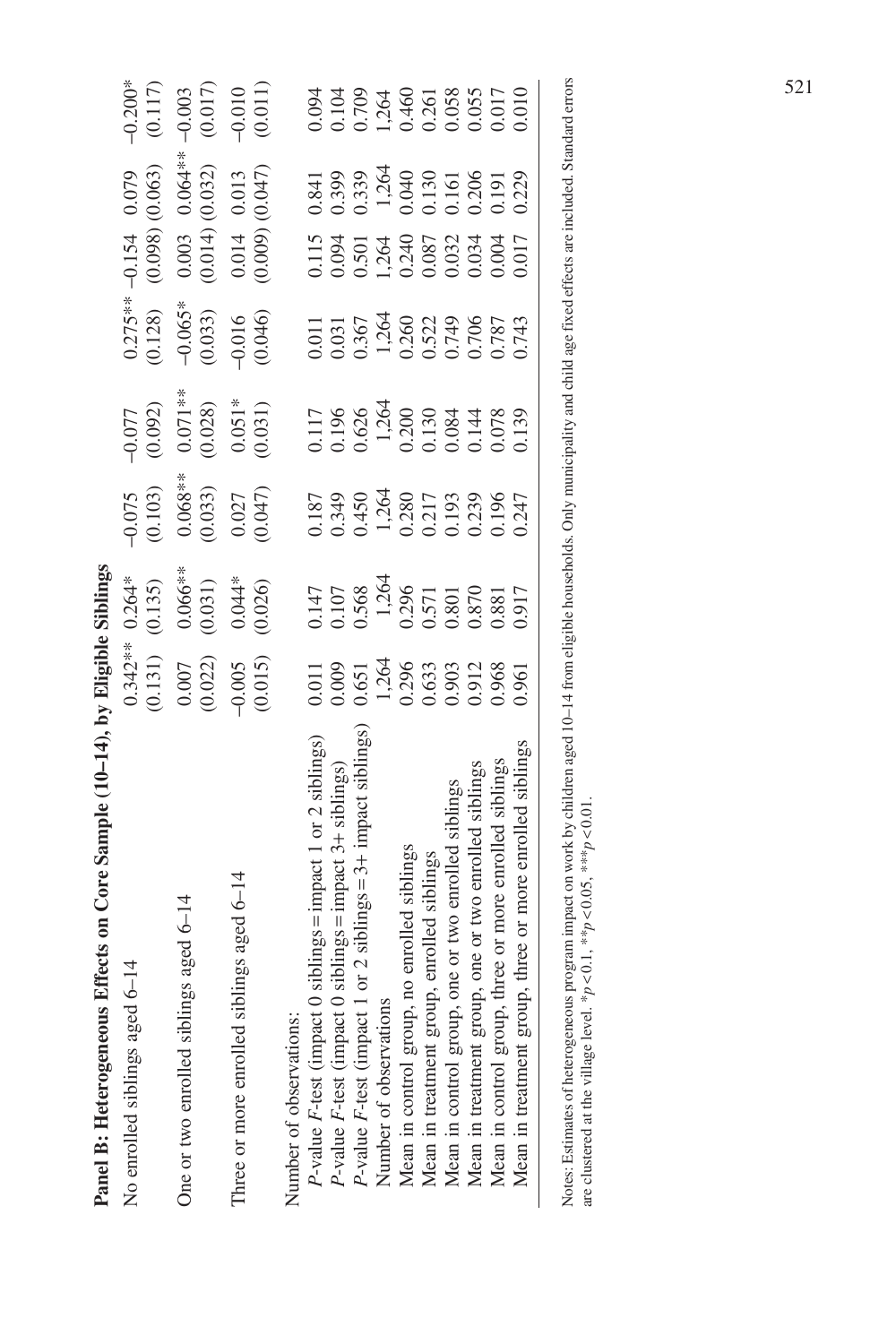|                                                   |                        | Household Level, Past 12 Months Any<br>Household Members Involved in: |                    |                                  |                                                                         | Adult Level, Past Seven Days        |                                                                                         |
|---------------------------------------------------|------------------------|-----------------------------------------------------------------------|--------------------|----------------------------------|-------------------------------------------------------------------------|-------------------------------------|-----------------------------------------------------------------------------------------|
|                                                   | Farming<br>$\bigoplus$ | Non-Farm<br><b>Business</b><br>$\widehat{c}$                          | Fishing<br>$\odot$ | Worked<br>$\bigoplus$            | Household or<br>Establishment<br>Worked for<br>Private<br>$\widehat{c}$ | Government<br>Worked for<br>$\odot$ | Household Farm<br>Self-Employed,<br>or Worked on<br>or Business<br>Employer,<br>$\odot$ |
| OLS only controlling for municipality             | (0.033)<br>0.042       | (0.019)<br>0.001                                                      | (0.028)<br>0.006   | (0.020)<br>0.007                 | $0.038*$<br>(0.023)                                                     | (0.007)<br>0.007                    | (0.023)<br>$-0.037$                                                                     |
| Number of observations<br>Additional information: |                        | 830                                                                   |                    |                                  |                                                                         |                                     |                                                                                         |
| Observations in control group                     |                        | 422                                                                   | $832$<br>420       |                                  |                                                                         |                                     |                                                                                         |
| Observations in treatment group                   |                        | 408                                                                   |                    | 2,480<br>1,251<br>1,229<br>0.627 | 2,480<br>1,251<br>1,229                                                 | 2,480<br>1,251<br>1,229             | 2,480<br>1,273<br>1,279<br>0.291                                                        |
| Mean in control group                             | 0.608                  | 0.077                                                                 | 0.134              |                                  | 0.295                                                                   | 0.023                               |                                                                                         |
| Mean in treatment group                           | 0.668                  | 0.075                                                                 | 0.123              | 1.635                            | 0.333                                                                   | 0.028                               | 0.256                                                                                   |

Pantawid Program Impact on Other Economic Activities of Beneficiary Households  $H_{\alpha}$ £  $\overline{c}$ dialet e l,  $\ddot{\phantom{a}}$  $\vec{E}$  $\Omega_{th}$ Á, Table 6  $P_{\text{inertained}}$ 

Notes: Estimates of program impact on household- and adult-level economic activities. Sample restricted to eligible households with children aged 10-14. Standard errors are clustered at<br>the village level. \*p<0.1, \*\*p<0.05, Notes: Estimates of program impact on household- and adult-level economic activities. Sample restricted to eligible households with children aged 10–14. Standard errors are clustered at the village level. \* $p < 0.1$ , \*\*\* $p < 0.05$ , \*\*\* $p < 0.01$ .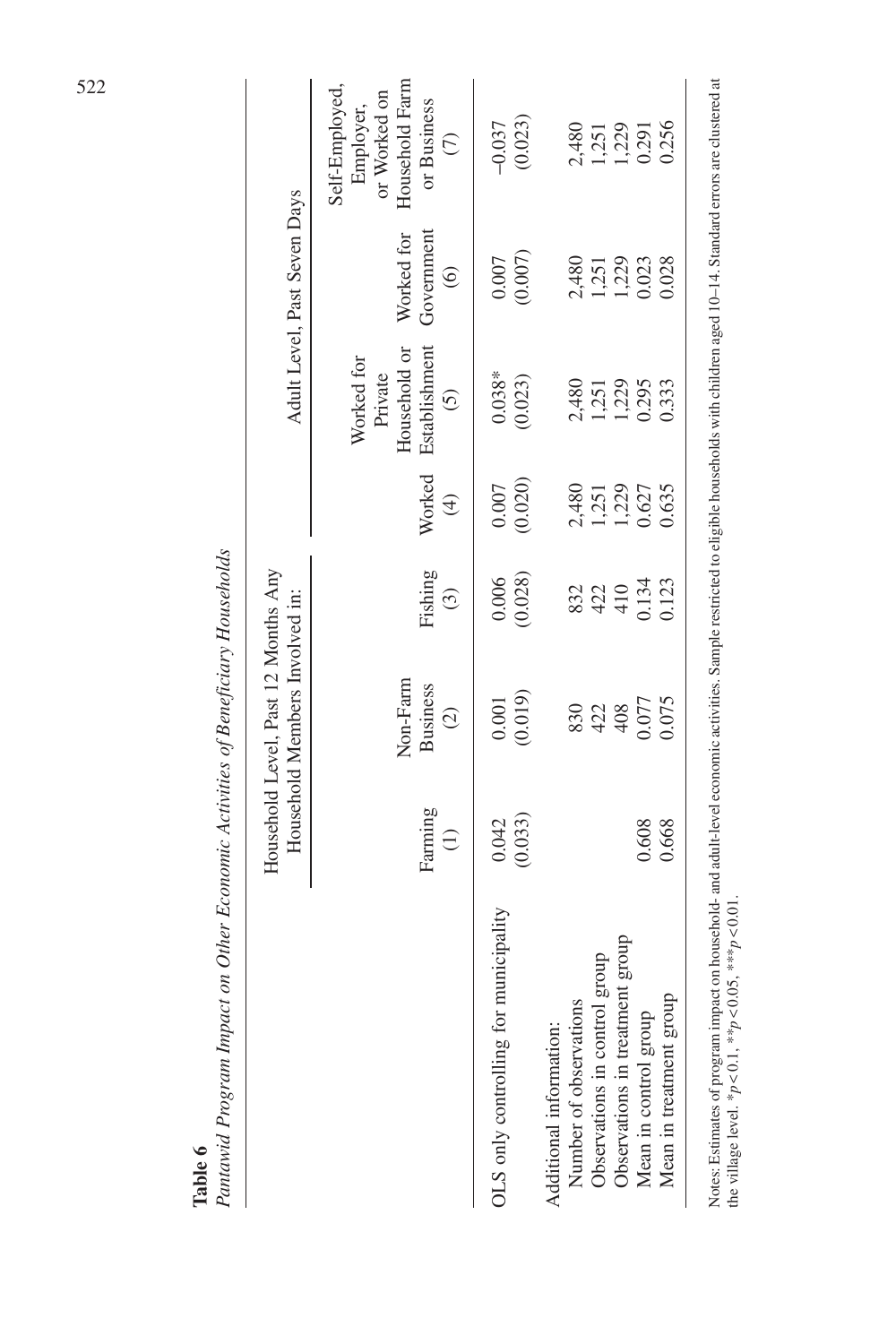|                                       | Expenditure<br>Log per<br>Capita<br>$\ominus$ | Expenditure<br>Capita Food<br>Log per<br>$\widehat{c}$ | Expenditure<br>Medical<br>$\odot$ | Log per Capita Log per Capita<br>Expenditure<br>Education<br>$\bigoplus$ | Alcohol and Tobacco<br>Log per Capita<br>Expenditure<br>$\widehat{c}$ | Log per<br>Capita<br>Savings<br>(6) |
|---------------------------------------|-----------------------------------------------|--------------------------------------------------------|-----------------------------------|--------------------------------------------------------------------------|-----------------------------------------------------------------------|-------------------------------------|
| OLS only controlling for municipality | (0.043)<br>0.005                              | (0.044)<br>$-0.042$                                    | (0.191)<br>0.178                  | (0.153)<br>0.221                                                         | (0.081)<br>$-0.079$                                                   | (0.184)<br>0.169                    |
| Additional information:               |                                               |                                                        |                                   |                                                                          |                                                                       |                                     |
| Number of observations                | 833                                           | 833                                                    | 830                               | 830                                                                      | 833                                                                   |                                     |
| Observations in control group         | 422                                           | 422                                                    | 422<br>408                        | 421                                                                      | 422<br>411                                                            | 82<br>45<br>407                     |
| Observations in treatment group       | 41                                            | 411                                                    |                                   | 409                                                                      |                                                                       |                                     |
| Mean in control group                 | 9.357                                         | 8.917                                                  | 2.969                             | 4.453                                                                    | 1.087                                                                 | $-0.666$                            |
| Mean in treatment group               | 9.345                                         | 8.859                                                  | 8.108                             | 4.652                                                                    | 0.988                                                                 | $-0.551$                            |

Pantawid Program Impact on Household Expenditure Pantawid Program Impact on Household Expenditure Table 7

Notes: Estimates of program impact on household expenditure or savings. Sample restricted to eligible households with children aged 10–14. Standard errors are clustered at ġ.  $\dot{\mathfrak{a}}$ ì ą. Notes: Estimates of program impact on household experient willage level.  $*_{p} < 0.1$ ,  $*_{p} < 0.05$ ,  $*_{*} > 0.01$ . the village level. \* $p < 0.1$ , \*\* $p < 0.05$ , \*\*\* $p < 0.01$ .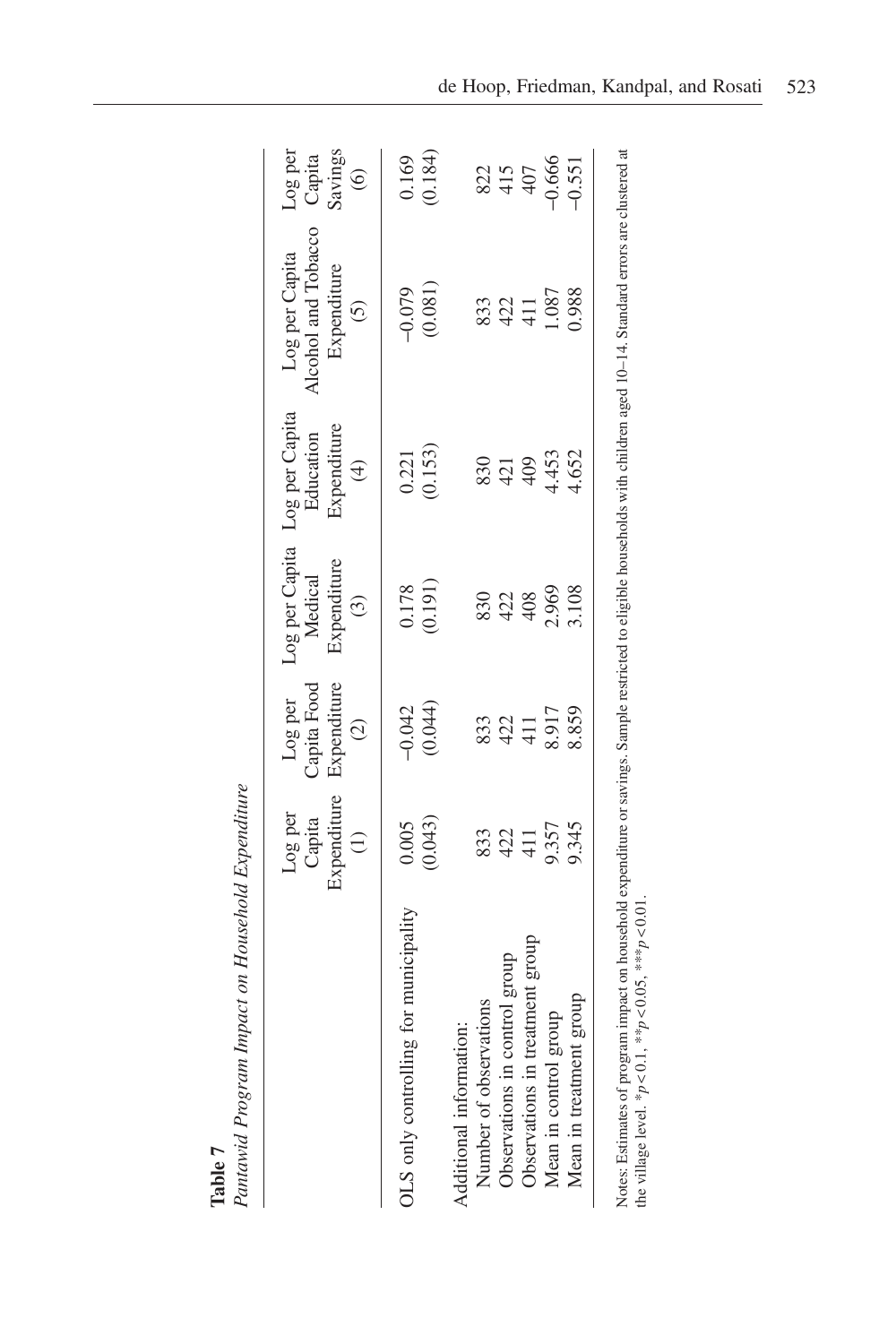population that would find it difficult to cover additional education expenditures from savings. All told, these findings indicate that households did not use other compensatory behavior to cover the shortfall in child schooling costs.

#### G. Alternative Explanations for the Rise in Child Work

This section examines a range of potential alternative explanations for the increase in child work. A first possibility is that the inflow of cash led to changes in the local economy (Angelucci and De Giorgi 2009), for example, positive spillovers on nonbeneficiaries living in Prospera villages) that increase the returns to work or labor demand in treatment communities. To understand whether the program resulted in such general equilibrium effects, we examined whether wages and economic activity of ineligible households were affected by the program, but find no evidence for such an effect (Online Appendix Table 7). A second possibility is that household composition changes in response to the cash transfer. For instance, the additional income available to the household may induce increased fertility, in turn decreasing adult female labor supply and increasing demand for child work, but we do not find any evidence that Pantawid affected family composition (Online Appendix Table 8). A third possibility is that school attendance opens up new opportunities for children to work. This may occur if there are few employment opportunities close to the home of the child, but commuting to a school near a market (or another economic hub) allows the child to work. However, Online Appendix Table 9 shows that, if anything, longer distance to the nearest market is associated with a higher probability of being in work. A fourth option would be that children learn about work opportunities from their peers in school. However, given that the villages in our sample are small (215 households on average in the baseline PMT data), this mechanism appears unlikely.

Finally, cash transfer programs may improve children's health, thus increasing their capacity for work and school participation. Indeed, Kandpal et al. (2016) find that Pantawid helps to keep the youngest children healthy, one of the stated aims of the program. In treatment villages, children up to the age of five (for whom extensive health data, including anthropometric indicators, were collected) were less likely to be stunted, more likely to eat protein-rich food, and more likely to receive preventative health services. Older children's health may have improved due to increased household expenditure on health and nutrition. The program also required regular deworming for older children, which may have improved schooling outcomes (Baird et al. 2016; Bleakley 2007; Miguel and Kremer 2004). If this mechanism were driving our results, we would expect improvements in child health to have similar effects on work for pay outside the household and work without pay inside the household. However, we do not observe an impact on the latter. In addition, Online Appendix Table 10 shows no significant association between parent-reported offer of deworming pills at school to children aged  $10-14$  and child labor supply in the control areas.<sup>18</sup> Moreover, as we discuss below, similar programs in other contexts, including Prospera in Mexico, improved child health without increasing child work.

<sup>18.</sup> Deworming was offered at school, with 75 percent of children aged 10–14 in control areas being offered them. We do not find any effect of the deworming offer on regular school attendance (result not shown).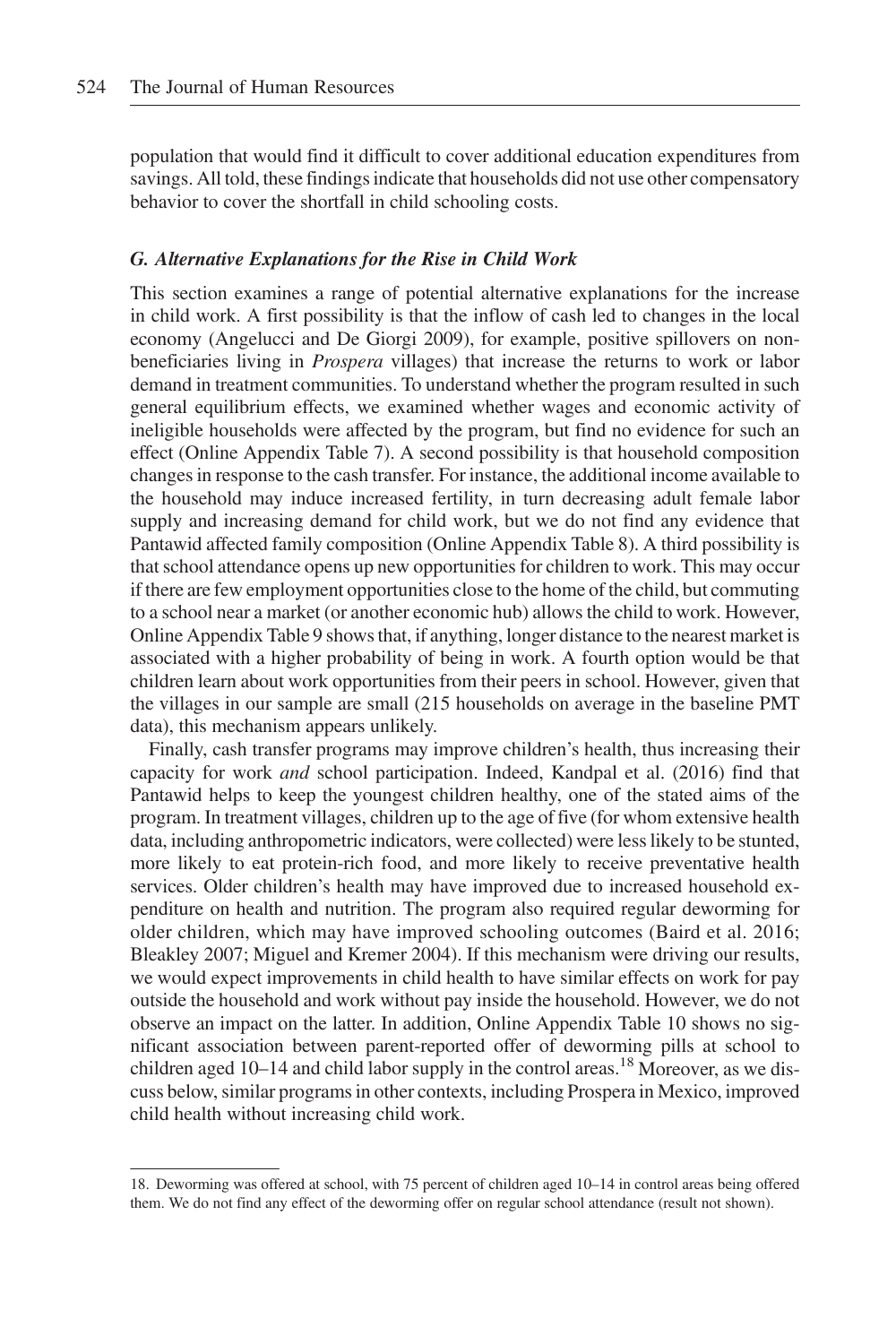# H. The Impact of More Generous Education Subsidies

The evidence presented above suggests that the increase in child work is largely the result of a partial grant for the full cost of education. This observed increase in children's participation in paid work contrasts with evidence from other cash transfer programs, which document either a significant decrease or no change in child labor because of the transfer (reviewed in de Hoop and Rosati 2014). However, Online Appendix Table 11 shows that, in virtually all the programs studied, the transfer amount exceeded the full cost of education. The Philippines thus appears to be the first CCT program to experience a slight rise in the rate of child work and is one of the few that did not fully cover the cost of education.

To further illustrate this contrast between Pantawid and more generous CCT programs, we examine the schooling and child labor effects of the Mexican Prospera program when it was first implemented in the late 1990s (Parker, Rubalcava, and Teruel 2008). This comparison is insightful for three reasons. First, the rural target populations of the two programs had comparable levels of school attendance and child labor: the 1996 Mexican National Survey of Household Income and Expenditure (ENIGH) shows that 84 percent of children aged 12–14 were in school while 15 percent were engaged in economic activities with boys, especially in rural areas, being almost twice as likely to work as girls. About 76 percent of children were in school only, 9 percent were idle, 8 percent combined school and work, and 7 percent were in work only. Second, Pantawid was explicitly modeled after Prospera in terms of both conditions and relative transfer size to household income (Barber and Gertler 2008; Skoufias and Parker 2001). The experimental phases of both programs were targeted at the poorest communities with household poverty defined by a PMT (World Bank 2013). However, in contrast to Pantawid, the education grant from Prospera was explicitly "set to cover the opportunity costs for students, estimated on the basis of observed children's incomes" (Fiszbein and Schady 2009, p. 182) and the maximum-possible education grant covered about twothirds of the earnings of a full-time working child (Schultz 2004). Third, the pilot phase of the (then Progresa, and now Prospera), program was accompanied by a similar cluster-randomized evaluation design (Parker, Rubalcava, and Teruel 2008). In the late 1990s, 495 rural localities were randomly allocated to an early treatment group (313 localities) and a late treatment group (182 localities), with take-up rates of approximately 97 percent (Ozer et al. 2011).We use the baseline household survey administered in 1997, followup household survey administered in 1999, as well as 1999 locality-level information, to construct variables comparable to those used in the Pantawid analysis above (variable construction is described in Online Appendixes 2 and 4).

Replicating the Pantawid estimation procedure, we estimate the effects of Prospera on children's schooling and work based on regression Specification 1. Table 8 presents our estimates of the effects of Prospera on participation in school and work by children aged 10–14. As established in previous studies (Rubio-Codina 2010; Schultz 2004; Skoufias and Parker 2001), we find that Prospera increased school enrollment and attendance by about six percentage points each (Columns 1 and 2). However, in contrast with Pantawid, Prospera reduced the probability of children working for pay by about one percentage point (Column 4) and the probability of children being in neither school nor work by four percentage points (Column 8).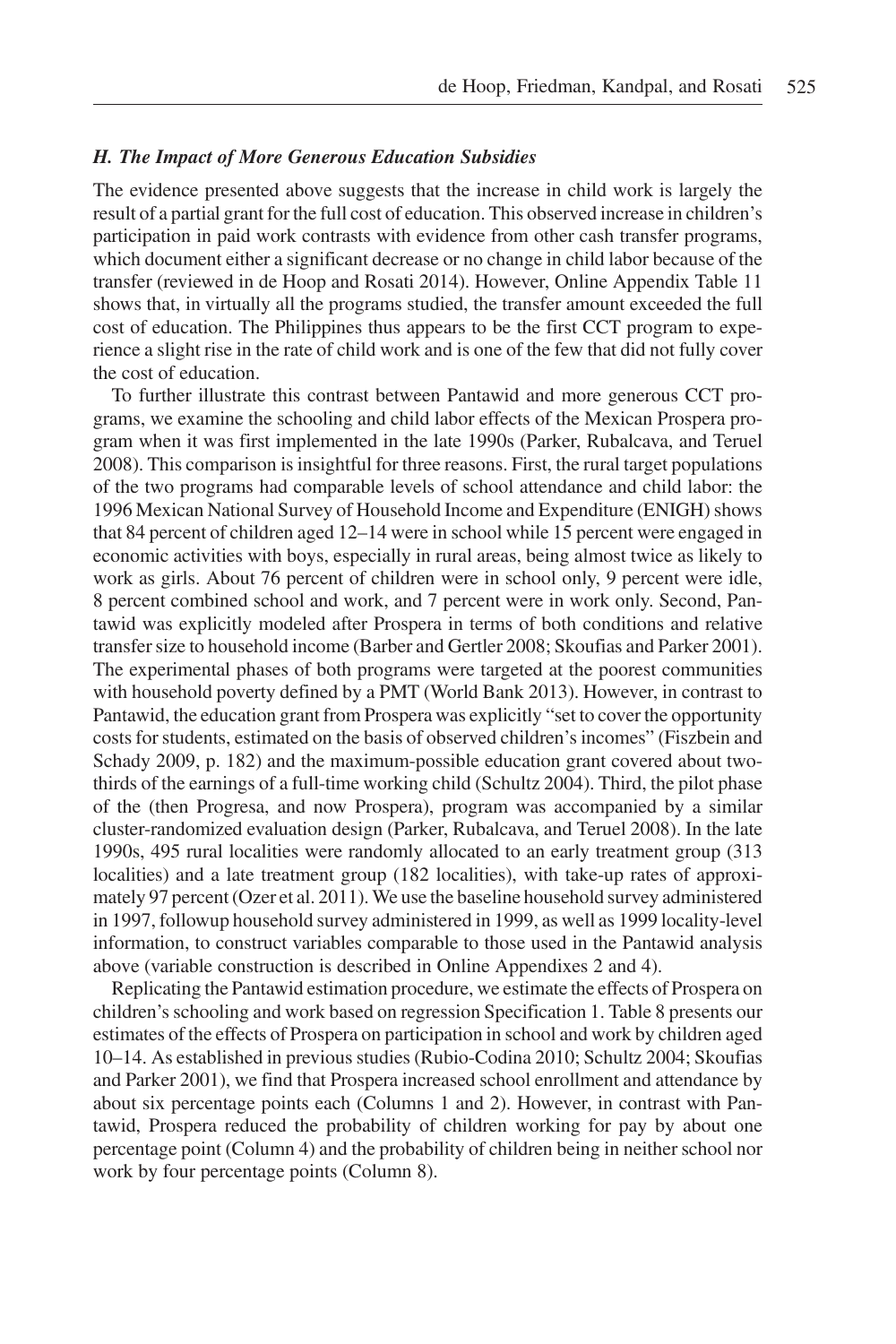|                                                        |                      | Education                  |                                         | Work Past Week                |                                  | Mutually Exclusive Combinations  |                                   |                                                              |
|--------------------------------------------------------|----------------------|----------------------------|-----------------------------------------|-------------------------------|----------------------------------|----------------------------------|-----------------------------------|--------------------------------------------------------------|
|                                                        | Attends<br>$\ominus$ | Regularly $(2)$<br>Attends | $\frac{\text{Any}}{\text{Work}}$<br>(3) | Work<br>for Pay $(4)$         | In School In Work<br>Only<br>(5) | $\frac{\text{Only}}{\text{(6)}}$ | and in<br>Work                    | School nor<br>In School Neither in<br>in Work<br>$\circledS$ |
| municipality and child age<br>OLS only controlling for | (0.012)              | (0.014)                    |                                         | $(0.007)$ $(0.004)$ $(0.012)$ |                                  | (0.004)                          | 0.005<br>(0.006)                  | $-0.044***$<br>(0.010)                                       |
| Number of observations<br>Additional information:      | 10,821               | 10,805                     |                                         |                               |                                  | 10,774                           |                                   |                                                              |
| Observations in control group, boys                    | 4,142                |                            | 10,886<br>4,177<br>6,709                | 10,867<br>4,171<br>6,696      | 10,774<br>4,121<br>6,653         |                                  | 10,774<br>4,121<br>6,653<br>0.015 | $10,774$<br>4, 121<br>6,653<br>0.124                         |
| Observations in treatment group, boys                  | 6,679                | 4,135<br>6,670             |                                         |                               |                                  | 4,121<br>6,653                   |                                   |                                                              |
| Mean in control group, boys                            | 0.841                | 0.805                      | 0.051                                   | 0.028                         | 0.827                            | 0.035                            |                                   |                                                              |
| Mean in treatment group, boys                          | 0.900                | 0.863                      | 0.042                                   | 0.018                         | 0.880                            | 0.021                            | 0.020                             | 0.79                                                         |

Prospera Program Impact on Education and Work Outcomes  $I$  Work Outo ÷ FA.  $\ddot{\phantom{1}}$ Å,  $D_{in}$ Table  $8$ <br>Processes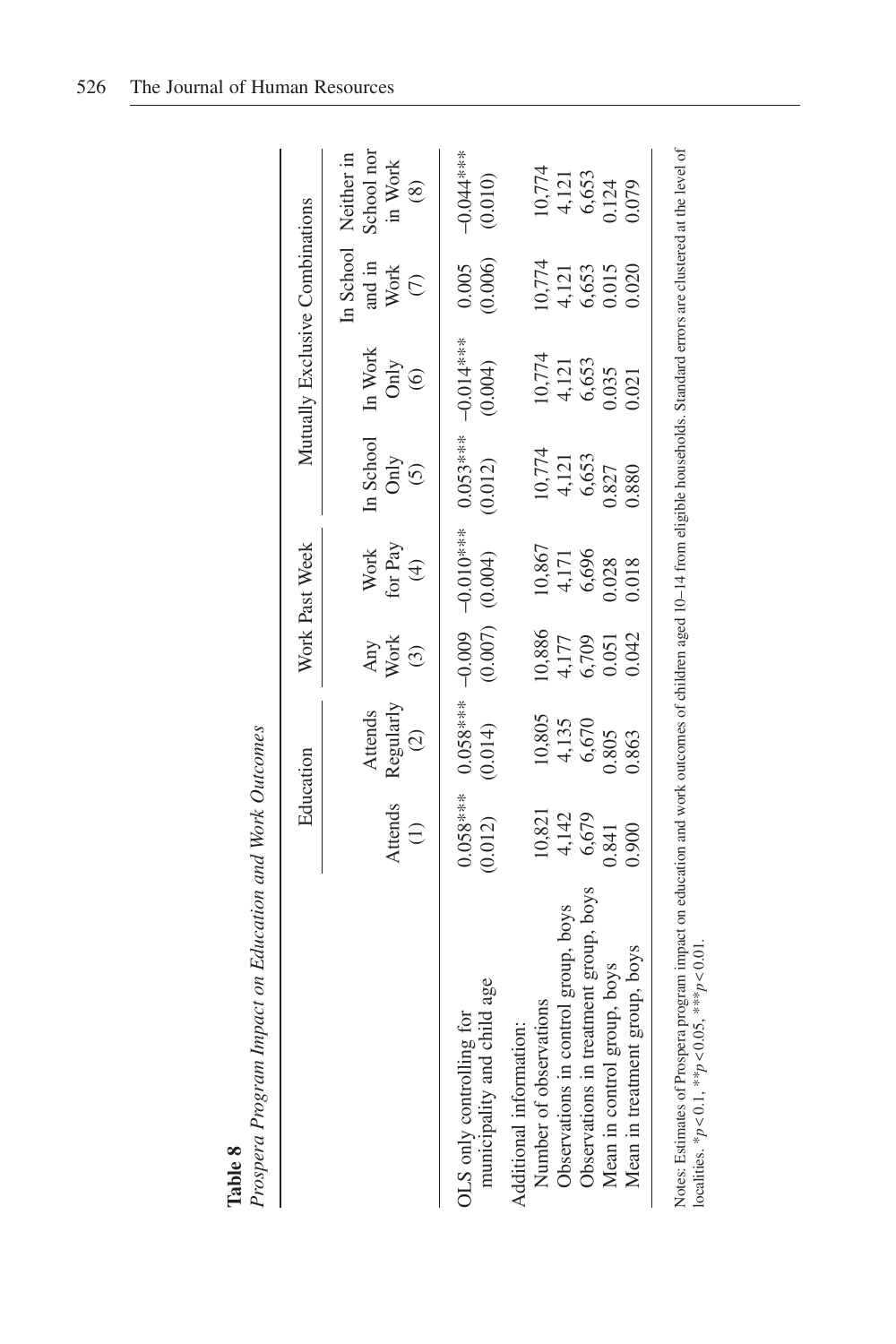Various other studies show that Prospera resulted in benefits and behaviors that, at least in theory, can increase children's participation in work, including greater household investment in productive activities (Gertler, Martinez, and Rubio-Codina 2012), higher consumption by ineligible households (Angelucci and De Giorgi 2009), and improved children's health (Gertler 2004; Rivera et al. 2004). The fact that Prospera nonetheless lowered children's participation in work is consistent with our hypothesis that the size of the education subsidy relative to schooling cost influences the child schooling and work decision. Further, the fact that Prospera improved child health while reducing their labor participation suggests that, at least in the case of rural Mexico, the relative value of the education subsidy dominates the health channel when it comes to child work decisions.

# VI. Discussion and Conclusions

This paper illustrates how a partial subsidy for a socially desirable good can elicit unanticipated compensatory behavior from complier households. We show that the Philippines' Pantawid cash transfer program, which partially subsidized schooling during its early implementation, generated compensatory behavior in the form of concomitant increases in schooling and participation in paid work by the same children. In particular, Pantawid increased children's participation in work for pay outside the household by about five percentage points, over a control mean of 20 percent. This result appears to been driven by children who would otherwise neither be in school nor in work and stands in contrast with most other cash transfers, including the Mexican Prospera, which increased schooling while decreasing paid work by children. Unlike these other CCTs, Pantawid only partially subsidized schooling. Compliance by children who would not be in school in the absence of the program represented a net cost to the household, leading these children to make up a substantial share of the shortfall through paid work. We rule out several alternative explanations for the increase in child labor including changes in household investments, adult labor supply, and alternative compensatory behaviors, such as reduced household spending. We also address the role of child health and possible declines in the search cost for child jobs, but do not find evidence consistent with these channels principally driving the observed results on work for pay.

This behavioral response to Pantawid is consistent with a theoretical framework that posits child labor as a complement to school participation when the offered subsidy does not cover the full cost of schooling, but is high enough to render part-time child work a useful supplemental strategy. This view of child work as complementary to schooling runs counter to most theoretical treatments of child labor, which presents the two as strict substitutes. Specifically, our findings contrast with the luxury axiom in the child labor model presented in Basu and Van (1998), which stipulates that child labor occurs only if families could not subsist without child labor. Since time allocated to school and work for pay can be adjusted on both extensive and intensive margins, complementarity can arise in the presence of a partial education subsidy, as we observe here.

This study is not without caveats. First, we lack the baseline data to show definitively that children who were idle at baseline switched into paid work and schooling after the cash transfer. However, we show balance at baseline along a rich set of other household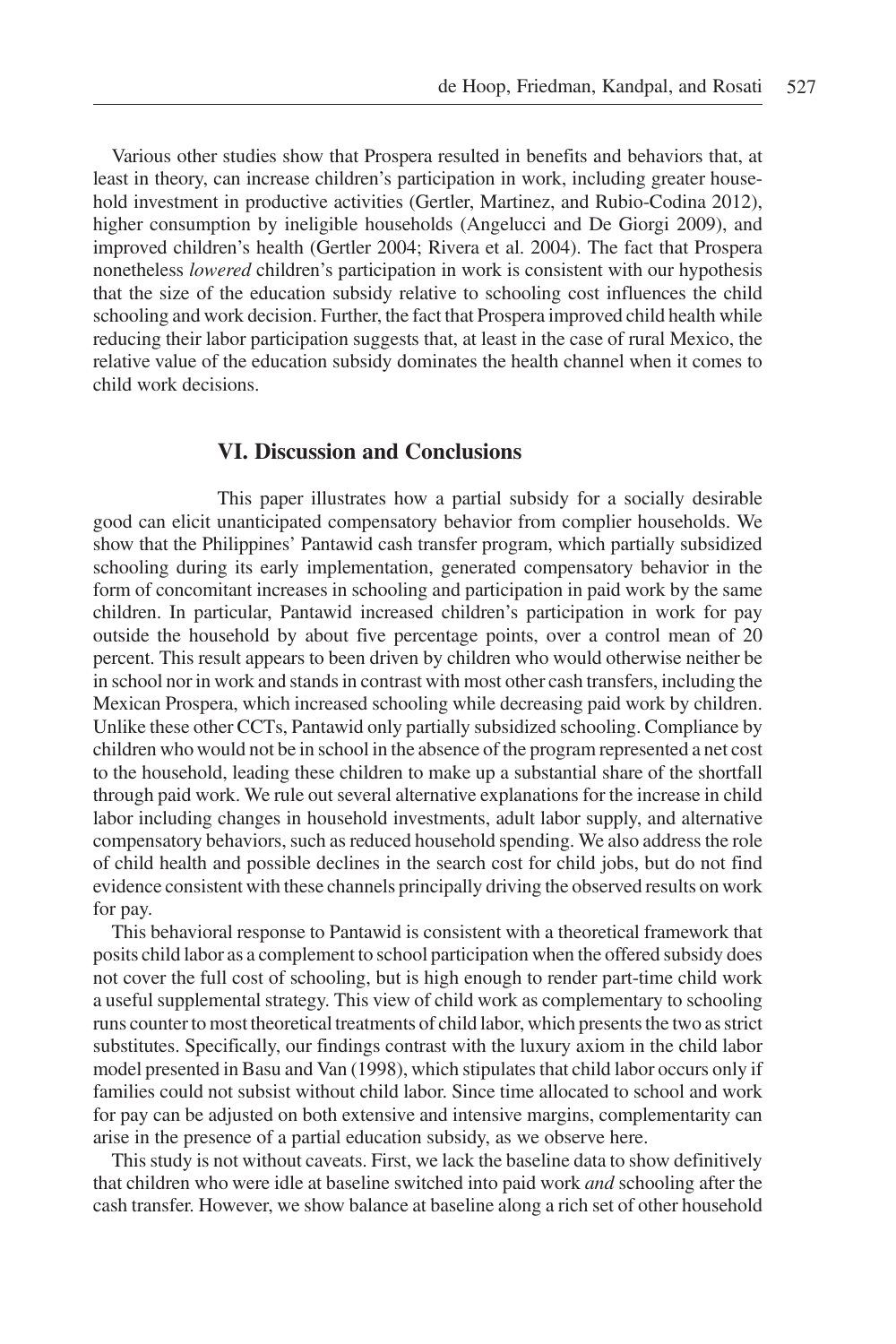characteristics. We also do not have data on the health outcomes of the 10- to 14-yearold children in our sample, and therefore can only rule out the potentially positive effects of health improvements through the cash transfer on child labor supply through an ITT analysis of children offered deworming and by comparison to Prospera. Finally, we do not have data on children's social networks, so therefore we cannot completely rule out that going to school provided children with information about job opportunities, which, rather than the size of the transfer, led to the increase in child work.

Findings of this nature present complications for the policymaker's choice of transfer amount in a CCT program. A transfer amount set too high may allocate substantial resources to households who would comply with the conditions even without the transfer, thus raising concerns about the efficiency of the transfer. On the other hand, a lower transfer amount may not induce all eligible population to take up the preferred behavior or may induce households to adopt compensatory activities such as an increase in child labor. The determination of an efficient subsidy level should consider not only program costs but also additional costs incurred by financing such a program (such as deadweight loss) and any cost of private behavior change taken in response to the program. Against these costs stand the anticipated benefits of increased school participation and reduced income poverty.<sup>19</sup>

A back-of-the-envelope calculation of the increase in program costs from increasing the Pantawid education grant to a full schooling subsidy demonstrates these tradeoffs. We estimate above that schooling costs ranged between \$85 and \$195, while the reported annual education grant received by families during the pilot was \$70. To provide a full subsidy, Pantawid would thus have had to pay an additional \$15 to \$125 per child in school per year. For our sample of 654 children, this would have meant an increase ranging from 21 to 179 percent in the disbursements for the education grant the outlay would have gone from \$45,780 to \$55,590 for these 654 children if the costs were \$85 and to \$127,530 if the costs were \$195. During the pilot phase, education grants comprised approximately one-half of the potential total transfer value (\$12.50 of a maximum of \$25 per month), and the Philippine government reported spending 90 percent of its Pantawid budget on the health and education grants (Department of Social Welfare and Development 2015). An increase of 21 percent in the outlay for the education grant would thus have translated to a 9.5 percent increase in the overall 2015 program budget of US\$1.3 billion, while a 179 percent rise in outlays for education grants would have translated to a 80.6 percent budget increase.<sup>20,21</sup> Without knowing

<sup>19.</sup> While our framework predicts that transfers smaller than the cost of education can lead to compensatory behavior, policymakers should also consider a variety of contextual factors. For instance, rigidities in minimum working hours and school attendance requirements might make it difficult for children to combine work for pay and school (see Edmonds and Schady 2012), even in the presence of a partial subsidy. Household resource availability is another mediating factor: since the lack of asset wealth is a key factor of the proposed mechanism, we do not expect similar changes in the wealthier communities phased into Pantawid as the program continued to expand its coverage.

<sup>20.</sup> The risk of child labor may be exacerbated over time because transfer sizes have not kept up with inflation, so the current shortfall in education costs may be higher than estimated here.

<sup>21.</sup> Since the rise in child labor appears to be concentrated among the poorest households, an alternative approach might be to introduce a differentiated subsidy that falls in value as the estimated income of the beneficiary household rises. While this would mean more complex program implementation, it would decrease the additional program costs required to avoid the increase in paid work by children.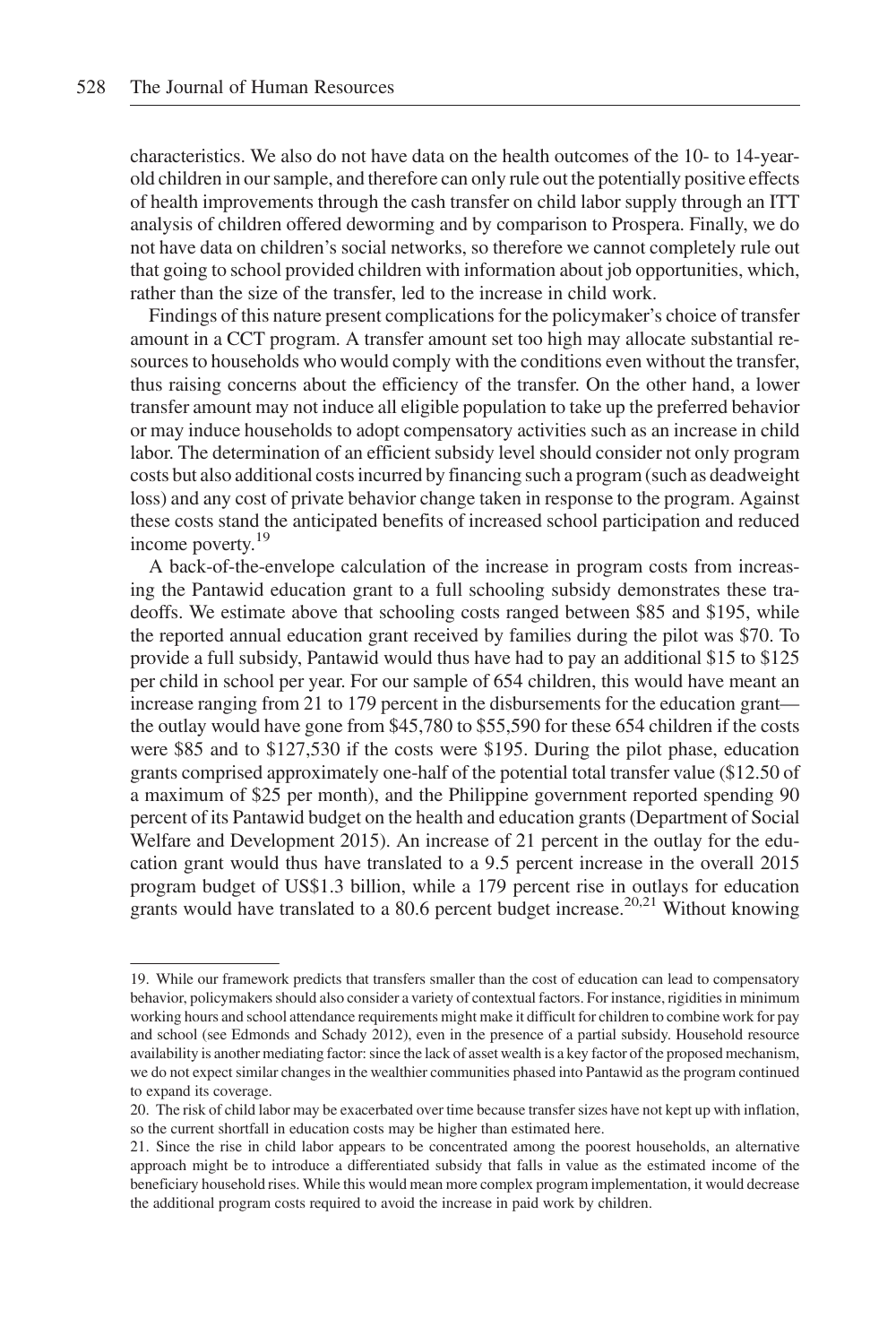the nature of the work done by children, we cannot estimate welfare effects, but note that eliminating the increase in child labor reported by this paper would have come at a substantial increase in total program costs.

# **References**

- Akabayashi, Hideo, and George Psacharopoulos. 1999. "The Trade-Off between Child Labor and Human Capital Formation: A Tanzanian Case Study." The Journal of Development Studies 35(5):120–40.
- Angelucci, Manuela, and Giacomo De Giorgi. 2009. "Indirect Effects of an Aid Program: How Do Cash Transfers Affect Ineligibles' Consumption?" American Economic Review 99(1):486–508.
- Augsburg, Britta, Ralph de Haas, Heike Harmgart, and Costas Meghir. 2015. "The Impacts of Microcredit: Evidence from Bosnia and Herzegovina." American Economic Journal: Applied Economics 7(1):183–203.
- Baird, Sarah, Joan Hamory Hicks, Michael Kremer, and Edward Miguel. 2016. "Worms at Work: Long Run Impacts of a Child Health Investment." Quarterly Journal of Economics 131 (4):1637–80.
- Baird, Sarah, Francisco H.G. Ferreira, Berk Özler, and Michael Woolcock. 2014. "Conditional, Unconditional and Everything in Between: A Systematic Review of the Effects of Cash Transfer Programs on Schooling Outcomes." Journal of Development Effectiveness 6(1):1-43.
- Baird, Sarah, and Berk Özler. 2012. "Examining the Reliability of Self-Reported Data on School Participation." Journal of Development Economics 98(1):89-93.
- Baland, Jean-Marie, and James A. Robinson. 2001. "Is Child Labor Inefficient?" Journal of Political Economy 108(4):663–79.
- Banerjee, Abhijit, Dean Karlan, and Jonathan Zinman. 2015. "Six Randomized Evaluations of Microcredit: Introduction and Further Steps." American Economic Journal: Applied Economics  $7(1):1-21.$
- Barber, Sarah L., and Paul J. Gertler. 2008. "The Impact of Mexico's Conditional Cash Transfer Programme, Oportunidades, on Birthweight." Tropical Medicine and International Health 13(11):1405–14.
- Barrera-Osorio, Felipe, Marianne Bertrand, Leigh L. Linden, and Francisco Perez-Calle. 2011. "Improving the Design of Conditional Transfer Programs: Evidence from a Randomized Education Experiment in Colombia." American Economic Journal: Applied Economics 3(2):167–95.
- Basu, Kaushik, and Pham Hoang Van. 1998. "The Economics of Child Labor." American Economic Review 88(3):412–27.
- Beegle, Kathleen, Rajeev Dehejia, and Roberta Gatti. 2006. "Child Labor and Agricultural Shocks." Journal of Development Economics 81(1):80-96.
- Benhassine, Najy, Florencia Devoto, Esther Duflo, Pascaline Dupas, and Victor Pouliquen. 2015. "Turning a Shove into a Nudge? A 'Labeled Cash Transfer' for Education." American Economic Journal: Economic Policy 7(3):86–125.
- Bleakley, Hoyt. 2007. "Disease and Development: Evidence from Hookworm Eradication in the American South." Quarterly Journal of Economics 122(1):73-117.
- Bobba, Matteo, and Jeremie Gignoux. 2014. "Policy Evaluation in the Presence of Spatial Externalities: Reassessing the Progresa Program." PSE Working Paper 2011-37. Paris School of Economics.
- Bobonis, Gustavo J., and Frederico Finan. 2009. "Neighborhood Peer Effects in Secondary School Enrollment Decisions." Review of Economics and Statistics 91(4):695–716.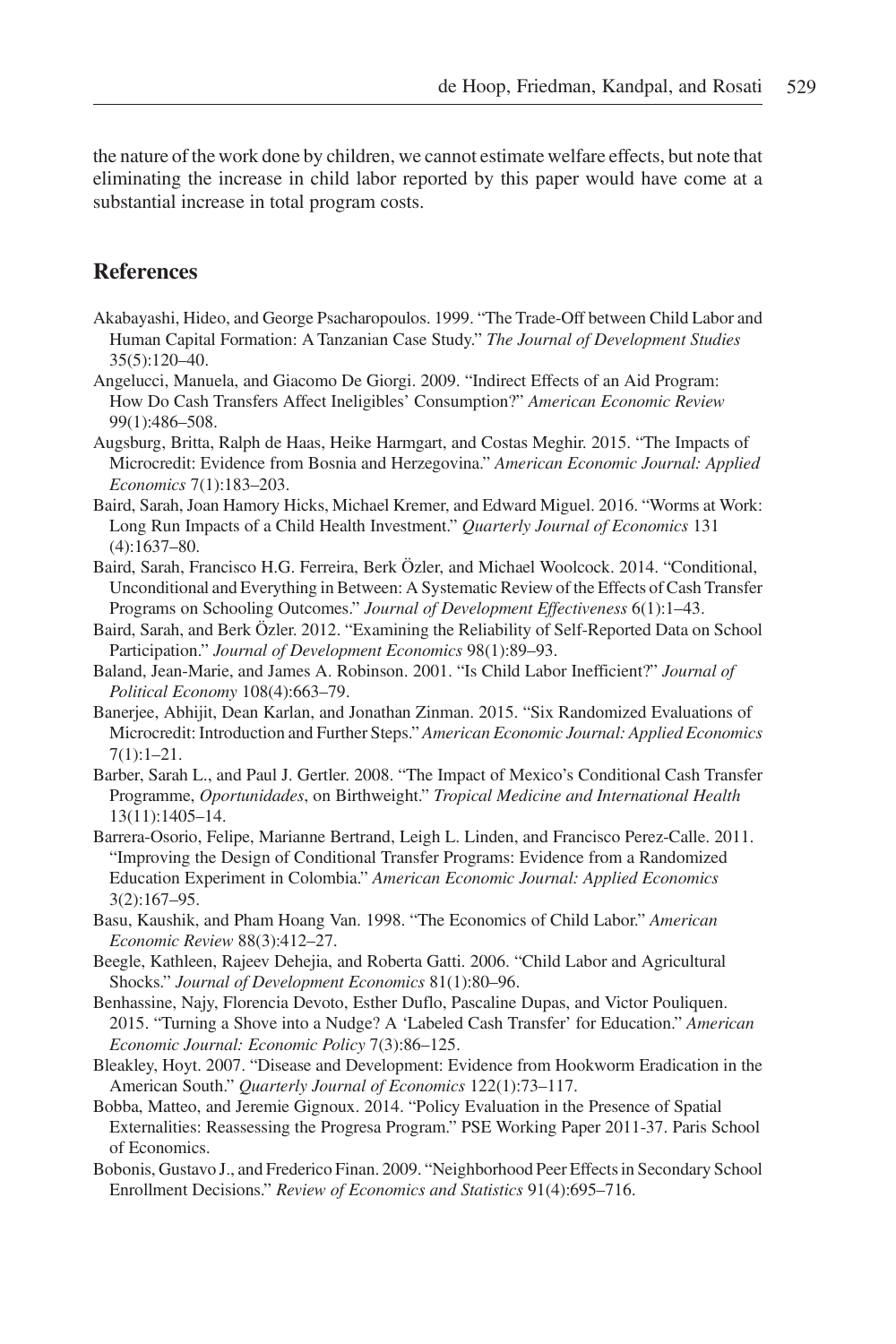- Bourguignon, Francois, F.H. Ferreira, and Philippe G. Leite. 2003. "Conditional Cash Transfers, Schooling, and Child Labor: Micro-Simulating Brazil's Bolsa Escola Program." The World Bank Economic Review 17(2):229–54.
- Contreras, Diana, and Pushkar Maitra. 2013. "Health Spillover Effects of a Conditional Cash Transfer Program." No. 44-13. Melbourne, Australia: Monash University, Department of Economics.
- Das, Jishnu, Quy-Toan Do, and Berk Özler. 2005. "Reassessing Conditional Cash Transfer Programs." World Bank Research Observer 20(1):57–80.
- de Hoop, Jacobus, and Furio. C. Rosati. 2014. "Cash Transfers and Child Labor." World Bank Research Observer 29(2):202–34.
- Department of Social Welfare and Development. 2015. Pantawid Pamilya Financials. [http://](http://pantawid.dswd.gov.ph/index.php/pantawid-pamilya-financials) [pantawid.dswd.gov.ph/index.php/pantawid-pamilya-financials](http://pantawid.dswd.gov.ph/index.php/pantawid-pamilya-financials) (accessed May 4, 2016).
- Edmonds, Eric. V. 2008. "Child Labor." In Handbook of Development Economics. Volume 4, ed. T. Schultz and J. Strauss, 3607–709. New York: Elsevier.
- Edmonds, Eric. V., and Norbert Schady. 2012. "Poverty Alleviation and Child Labor." American Economic Journal: Economic Policy 4(4):100–24.
- Ferreira, Francisco H.G., Deon Filmer, and Norbert Schady. 2009. "Own and Sibling Effects of Conditional Cash Transfer Programs." World Bank Policy Research Working Paper 5001. Washington, DC: World Bank.
- Fiszbein, Ariel, and Norbert Schady. 2009. Conditional Cash Transfers: Reducing Present and Future Poverty. Washington, DC: World Bank.
- Freedman, David A. 2008a. "On Regression Adjustments to Experimental Data." Advances in Applied Mathematics 40:180–93.
- ———. 2008b. "On Regression Adjustments in Experiments with Several Treatments." The Annals of Applied Statistics 2:176–96.
- Gertler, Paul. 2004. "Do Conditional Cash Transfers Improve Child Health? Evidence from PROGRESA's Control Randomized Experiment." American Economic Review 94(2):336–41.
- Gertler, Paul, Sebastian W. Martinez, Marta Rubio-Codina. 2012. "Investing Cash Transfers to Raise Long-Term Living Standards." American Economic Journal: Applied Economics 4(1):164–92.
- Jacoby, Hanan, and Emmanuel Skoufias. 1997. "Risk, Financial Markets, and Human Capital in a Developing Country." Review of Economic Studies 64:311–35.
- Kandpal, Eeshani, Harold Alderman, Jed Friedman, Deon Filmer, Junko Onishi, and Jorge Avalos. 2016. "A Conditional Cash Transfer Program in the Philippines Reduces Severe Stunting." The Journal of Nutrition 146(9):1793–1800.
- Lalive, Rafael, and M. Alejandra Cattaneo. 2009. "Social Interactions and Schooling Decisions." The Review of Economics and Statistics 91(3):457–77.
- Lin, Winston. 2013. "Agnostic notes on Regression Adjustments to Experimental Data: Reexamining Freedman's Critique." The Annals of Applied Statistics 7(1):295–318.
- Manacorda, Marco. 2006. "Child Labor and the Labor Supply of Other Household Members: Evidence from 1920 America." American Economic Review 96(5):1788–1801.
- Miguel, Edward, and Michael Kremer. 2004. "Worms: Identifying Impacts on Education and Health in the Presence of Treatment Externalities." Econometrica 72(1):159–217.
- Nelson, Leah K. 2011. "From Loans to Labor: Access to Credit, Entrepreneurship, and Child Labor." Unpublished. [http://www.colorado.edu/Economics/seminars/SeminarArchive/2011-12](http://www.colorado.edu/Economics/seminars/SeminarArchive/2011-12/Nelson.pdf) [/Nelson.pdf](http://www.colorado.edu/Economics/seminars/SeminarArchive/2011-12/Nelson.pdf) (accessed July 17, 2018).
- Ozer, Emily J., Lia C.H. Fernald, Ann Weber, Emily P. Flynn, and Tyler J. VanderWeele. 2011. "Does Alleviating Poverty Affect Mothers' Depressive Symptoms? A Quasi-Experimental Investigation of Mexico's Oportunidades Programme." International Journal of Epidemiology 40(6):1565–76.